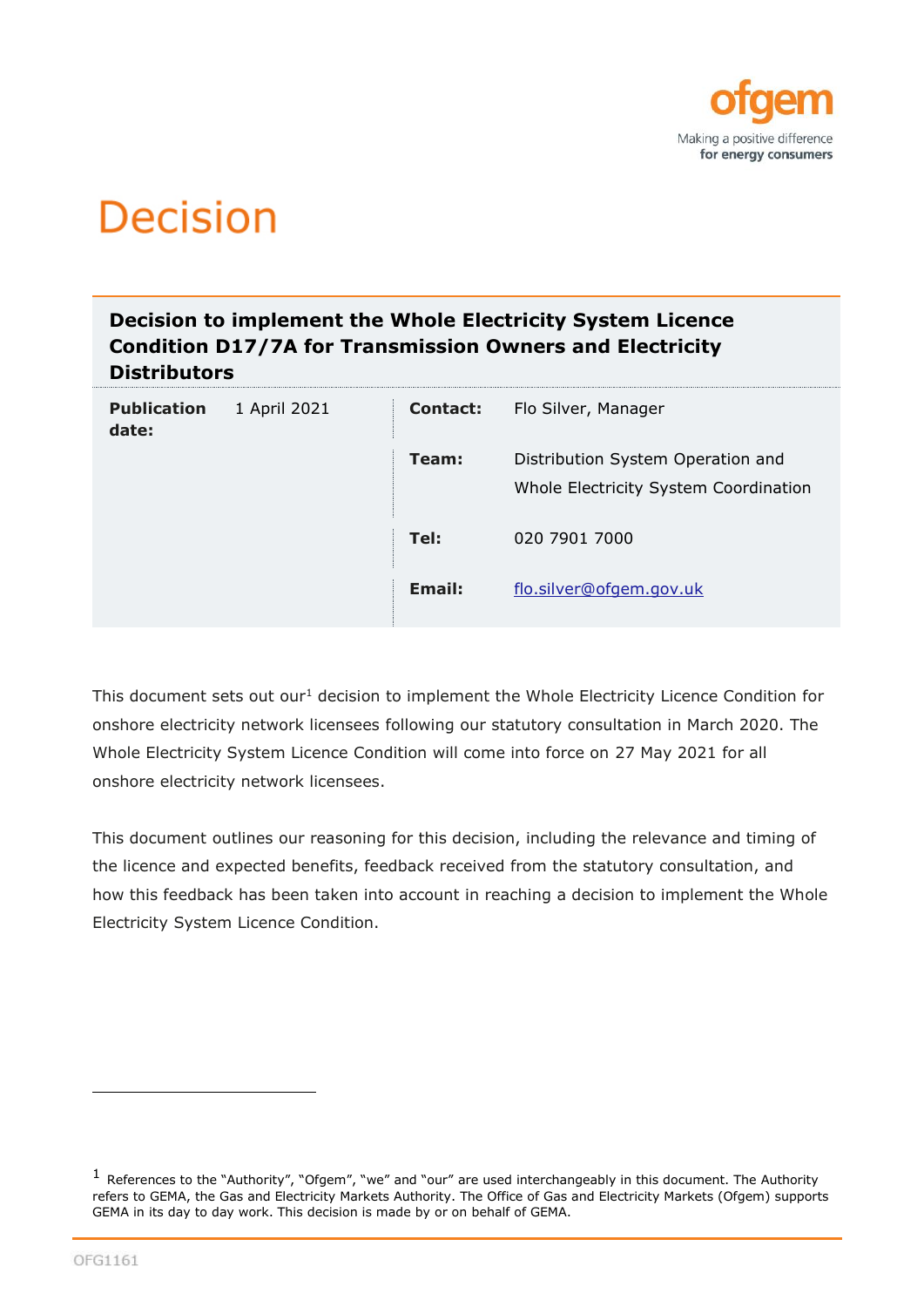© Crown copyright 2021

The text of this document may be reproduced (excluding logos) under and in accordance with the terms of the **[Open Government Licence](http://www.nationalarchives.gov.uk/doc/open-government-licence/version/3/)**.

Without prejudice to the generality of the terms of the Open Government Licence the material that is reproduced must be acknowledged as Crown copyright and the document title of this document must be specified in that acknowledgement.

Any enquiries related to the text of this publication should be sent to Ofgem at: 10 South Colonnade, Canary Wharf, London, E14 4PU. Alternatively, please call Ofgem on 0207 901 7000.

This publication is available at **[www.ofgem.gov.uk](http://www.ofgem.gov.uk/)**. Any enquiries regarding the use and re-use of this information resource should be sent to: [psi@nationalarchives.gsi.gov.uk](mailto:psi@nationalarchives.gsi.gov.uk)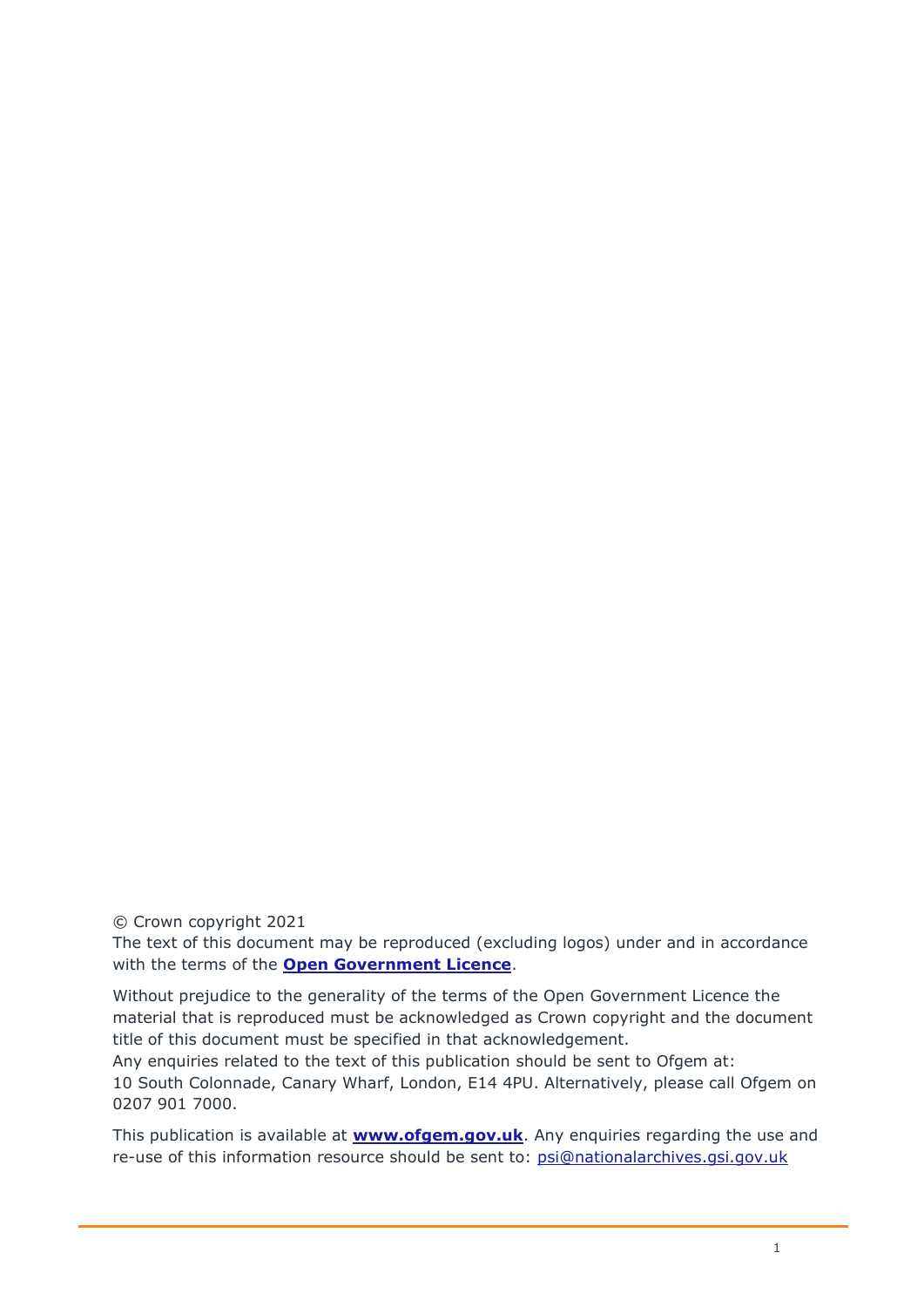# **Contents**

| 2. Responses to the statutory consultation and licence 10                     |  |
|-------------------------------------------------------------------------------|--|
|                                                                               |  |
| Whole electricity system and data modernisation 11                            |  |
|                                                                               |  |
|                                                                               |  |
|                                                                               |  |
|                                                                               |  |
|                                                                               |  |
|                                                                               |  |
|                                                                               |  |
| Network information sharing and potential information imbalances 21           |  |
| Requirement for implementation set as an action having no negative impacts on |  |
|                                                                               |  |
|                                                                               |  |
|                                                                               |  |
| Governance of the guidance document and associated definitions25              |  |
|                                                                               |  |
| 3. Responses specific to the whole electricity system guidance27              |  |
|                                                                               |  |
|                                                                               |  |
| How to appropriately value monetary transfers between onshore electricity     |  |
|                                                                               |  |
|                                                                               |  |
| Proposal cut-off date for the annual Coordination Register29                  |  |
|                                                                               |  |
|                                                                               |  |
|                                                                               |  |
|                                                                               |  |
| Amendments to the Whole Electricity System Guidance Document31                |  |
|                                                                               |  |
|                                                                               |  |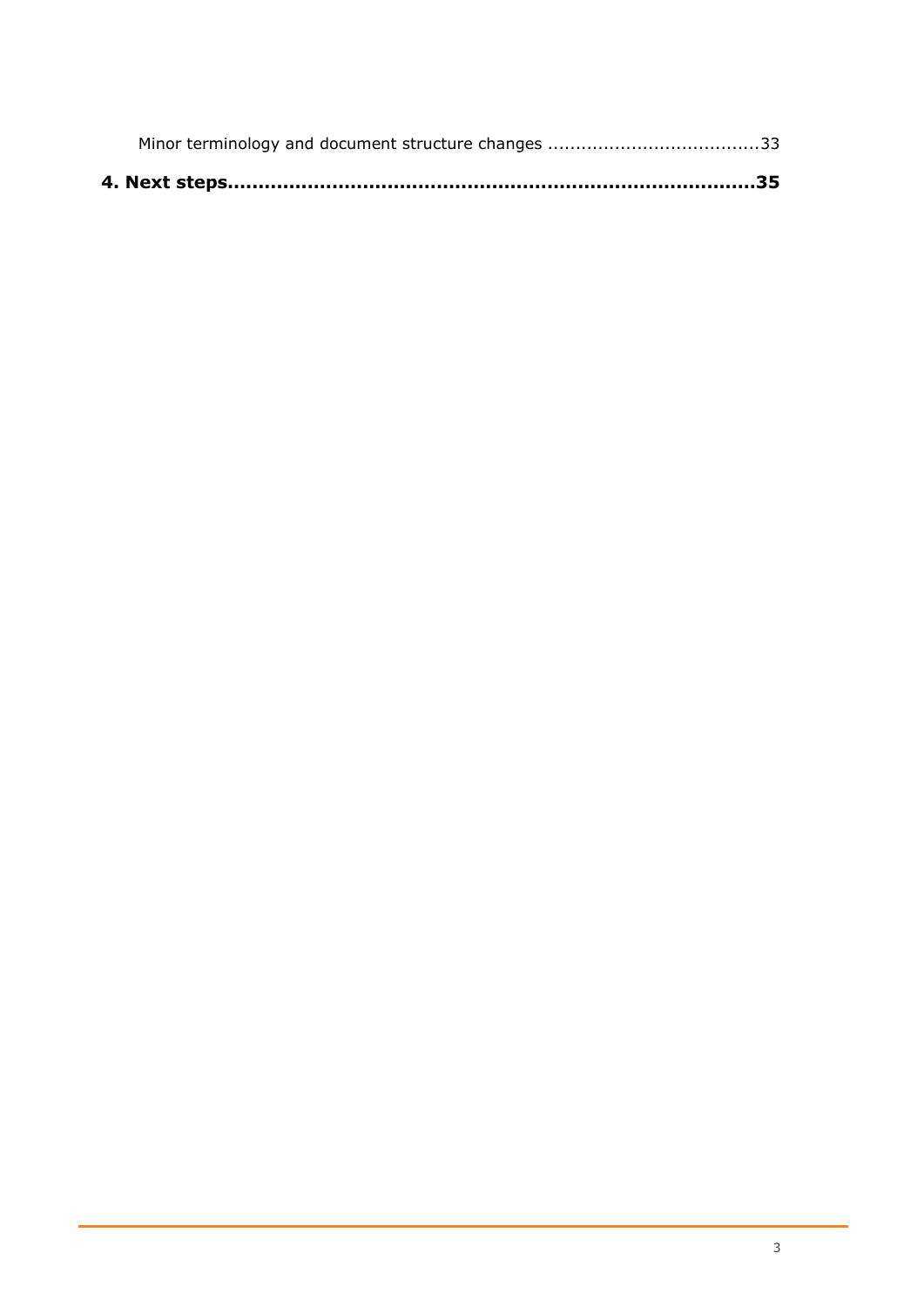# <span id="page-4-0"></span>**Executive summary**

In June 2019, parliament passed legislation requiring the government to reduce the UK's net emissions of greenhouse gases by 100% relative to 1990 levels by 2050: net zero.<sup>2</sup> This will keep the UK in line with the commitments it made as part of the 2016 Paris Agreement to keep global warming under two degrees.

Effective coordination of electricity network investments and operations is essential to make the most of the electricity grid and meet the challenge to enable a net zero energy system at lowest cost to consumers.

In December 2020, the Department for Business, Energy and Industrial Strategy (BEIS) published its Energy White Paper, which stated that coordination between electricity networks and network users is required for efficient markets.<sup>3</sup> In March 2021, the Scottish Government published its Energy Strategy Position Statement, defining a Whole System View as a core principle for policy design.<sup>4</sup>

We are implementing a principles-based licence condition to create a robust structure for effective coordination of electricity networks in the interest of consumers. The licence explains how Electricity Distributors and Transmission Owners should coordinate with other electricity network licensees and their network users, to advance coordination and cooperation across energy networks and users.

The Whole Electricity System Licence Condition will help facilitate net zero and support the development of an effective and efficient electricity network capable of meeting the demands of modern technologies and users.

### **Modification of Electricity Transmission Standard Licence and Electricity Distribution Standard Licence obligations**

<sup>2</sup> <https://www.legislation.gov.uk/ukdsi/2019/9780111187654>

<sup>3</sup> [https://www.gov.uk/government/publications/energy-white-paper-powering-our-net-zero](https://www.gov.uk/government/publications/energy-white-paper-powering-our-net-zero-future)[future](https://www.gov.uk/government/publications/energy-white-paper-powering-our-net-zero-future)

[Energy strategy: position statement -](https://www.gov.scot/publications/scotlands-energy-strategy-position-statement/) gov.scot (www.gov.scot)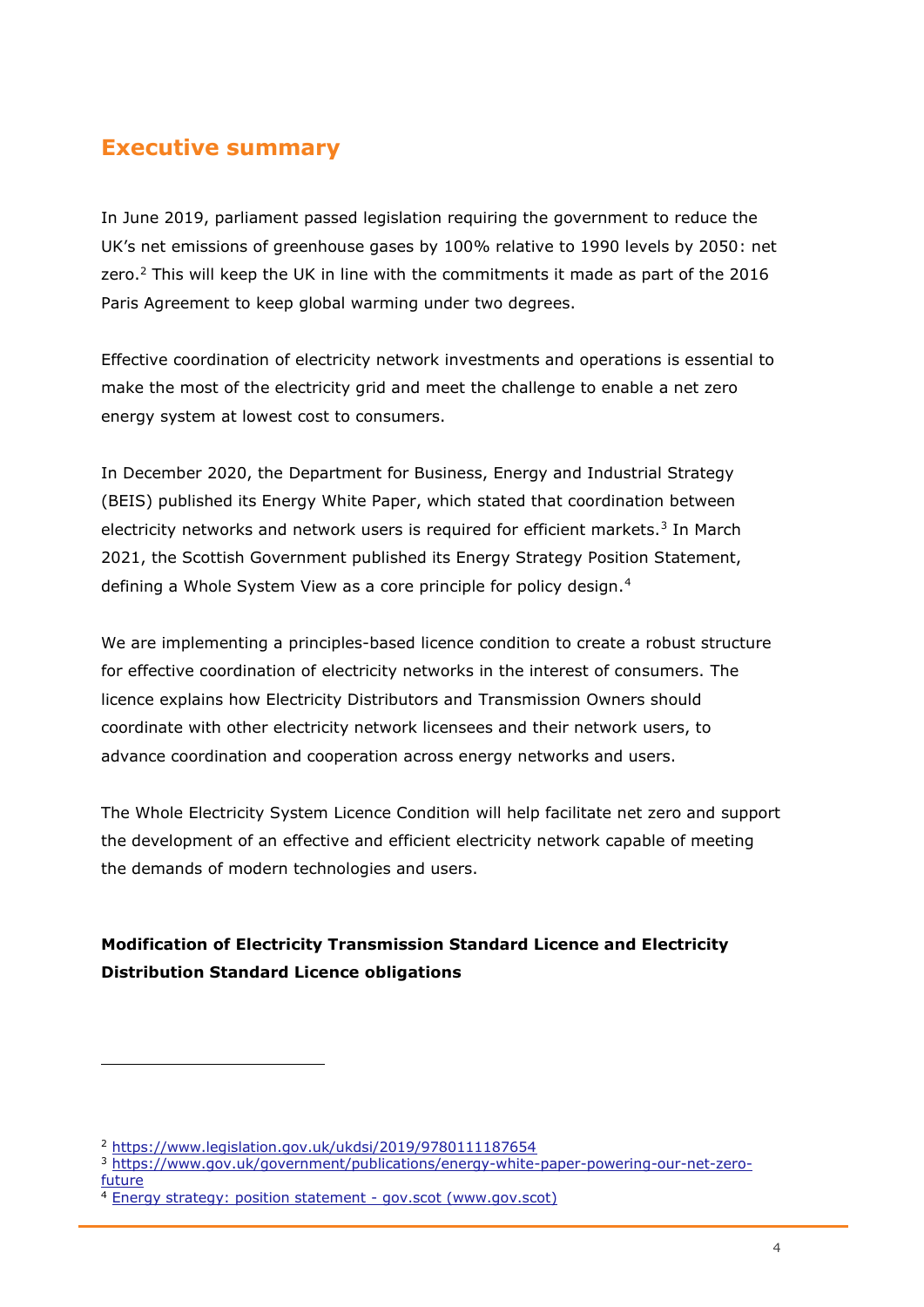Under section 11A(2) of the Electricity Act 1989 (Electricity Act), the Gas and Electricity Markets Authority (the Authority) gave notice on 6 March 2020 that we propose to modify the Electricity Transmission Standard Licence (through the introduction of condition D17) and Electricity Distribution Standard Licence (through the introduction of condition 7A).

This document outlines our decision to implement the Whole Electricity System Licence Condition (hereafter the "Licence Modification"). The Licence Modification applies to all electricity Distribution Network Operators (DNOs), electricity Independent Distribution Network Operators (IDNOs), and onshore electricity Transmission Owners (TOs).

In December 2018, we published an informal consultation document 'Licence Conditions and Guidance for Network Operators to Support an Efficient, Coordinated and Economical whole system<sup>', 5</sup> The consultation included both a draft licence condition and draft accompanying guidance. We received responses to our consultation from twenty-five stakeholders, covering a broad spectrum of stakeholder groups. There was unanimous support for the concept of a whole electricity system approach in meeting the challenges that the energy industry now faces, including efforts to decarbonise our economy. Stakeholders gave strong support in principle for the introduction of a specific licence condition, with respondents contributing valuable suggestions to its improvement. Further to this, we held two workshops with Electricity Distributors and Transmission Owners.

In March 2020, we consulted on the proposed Licence Modification, in which we explained how Electricity Distributors and Transmission Owners should coordinate with other electricity network licensees and their network users, to advance coordination and cooperation across energy networks and users.<sup>6</sup> In this document, we outline the reasons for the decisions we have taken, following consultation, and their intended effect. For the sake of brevity, we have not sought to repeat entirely the rationale and evidence base set out in our March 2020 statutory consultation, but instead refer to relevant documents where necessary.

<sup>5</sup> [https://www.ofgem.gov.uk/publications-and-updates/consultation-licence-conditions-and](https://www.ofgem.gov.uk/publications-and-updates/consultation-licence-conditions-and-guidance-network-operators-support-efficient-coordinated-and-economical-whole-system)[guidance-network-operators-support-efficient-coordinated-and-economical-whole-system](https://www.ofgem.gov.uk/publications-and-updates/consultation-licence-conditions-and-guidance-network-operators-support-efficient-coordinated-and-economical-whole-system)  $\frac{6}{6}$  [https://www.ofgem.gov.uk/publications-and-updates/statutory-consultation-proposed-whole](https://www.ofgem.gov.uk/publications-and-updates/statutory-consultation-proposed-whole-electricity-system-licence-condition-d177a-electricity-distributors-and-transmission-owners)[electricity-system-licence-condition-d177a-electricity-distributors-and-transmission-owners](https://www.ofgem.gov.uk/publications-and-updates/statutory-consultation-proposed-whole-electricity-system-licence-condition-d177a-electricity-distributors-and-transmission-owners)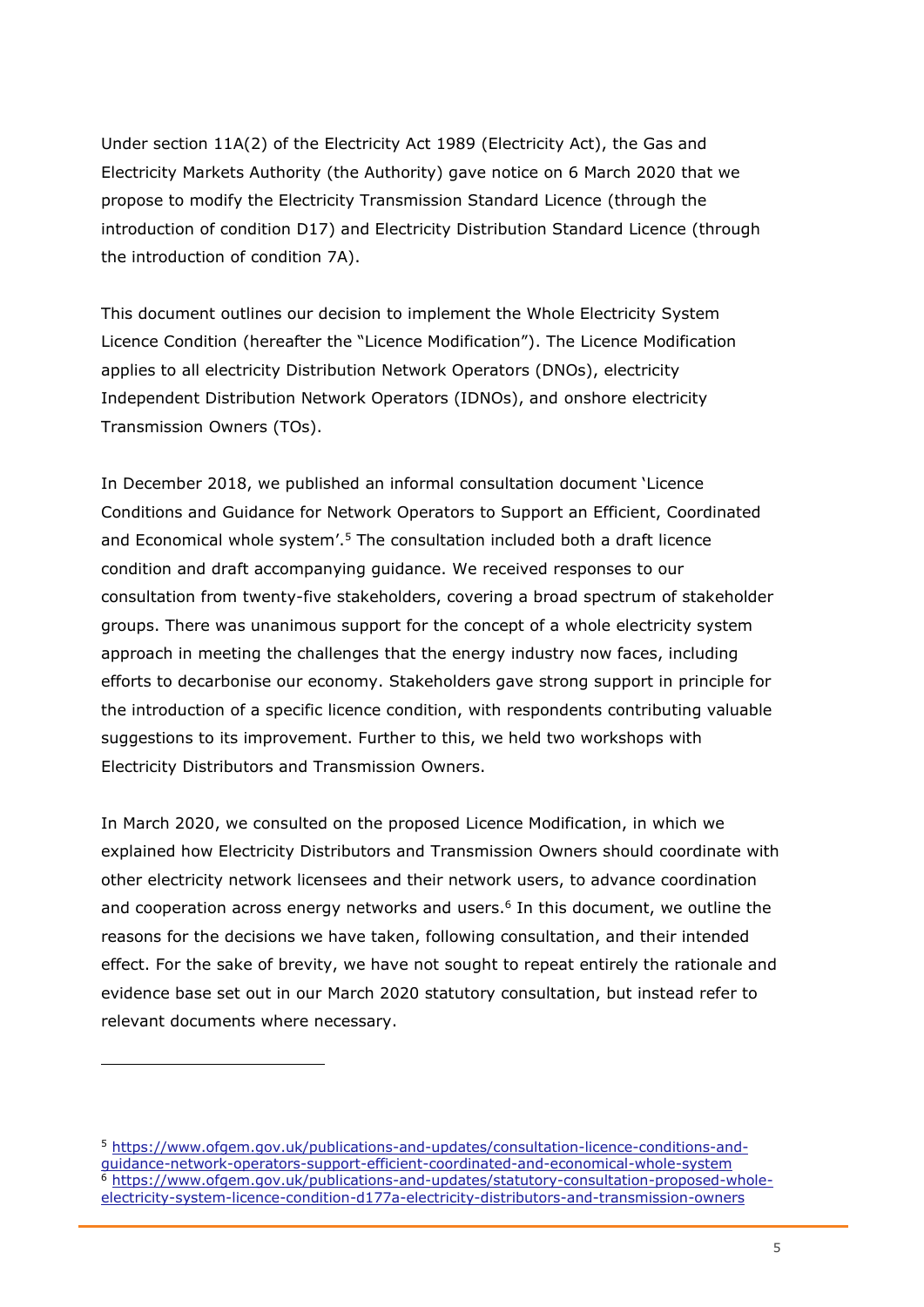The Licence Modification will come into effect after a 56 days standstill period, from 00:01 on 27 May 2021.

We received eight responses to our March 2020 statutory consultation.<sup>7</sup> We have carefully considered and taken into account these stakeholders' views. Overall, respondents to the statutory consultation were supportive of the Licence Modification. However, there were a number of comments from respondents about the proposed changes to the Electricity Transmission Standard Licence and Electricity Distribution Standard Licence.

We have highlighted and summarised this feedback, and how we have taken it into account, in the chapters below. We do not consider the changes we are implementing to constitute a substantial or material change to the licence conditions consulted on in March 2020, and any changes that have been made since then are based on the feedback we received from stakeholders. We are therefore progressing to implementation and not re-consulting.

Notice of the Licence Modifications are published alongside this decision.

<sup>7</sup> [https://www.ofgem.gov.uk/publications-and-updates/consultation-licence-conditions-and](https://www.ofgem.gov.uk/publications-and-updates/consultation-licence-conditions-and-guidance-network-operators-support-efficient-coordinated-and-economical-whole-system)[guidance-network-operators-support-efficient-coordinated-and-economical-whole-system](https://www.ofgem.gov.uk/publications-and-updates/consultation-licence-conditions-and-guidance-network-operators-support-efficient-coordinated-and-economical-whole-system)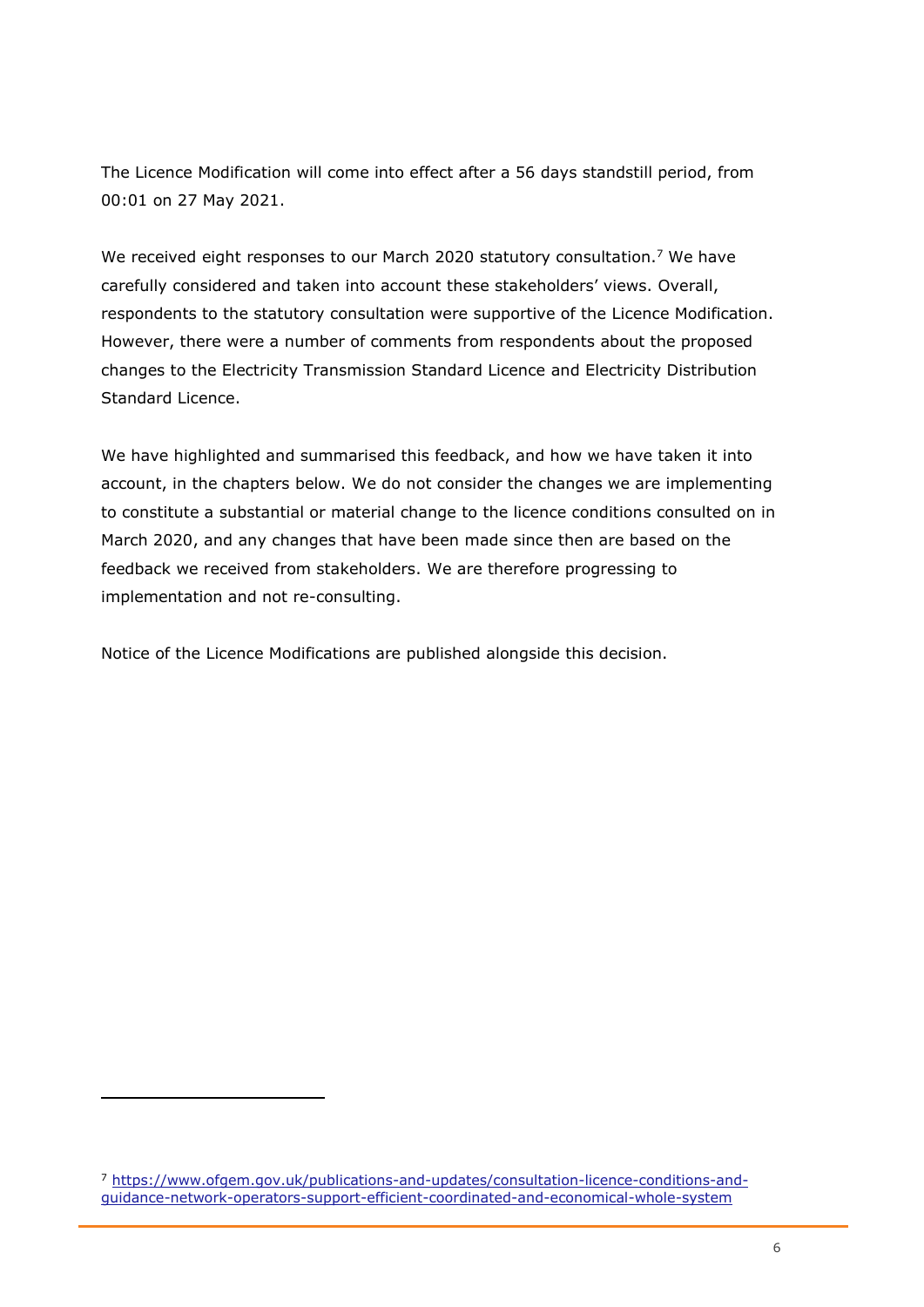# <span id="page-7-0"></span>**1. Introduction**

# <span id="page-7-1"></span>**Our decision**

- 1.1. This document notifies stakeholders of our decision to implement the Licence Modification. The Licence Modification will come into effect after a 56 days standstill period, from 00:01 on 27 May 2021. It will be contained in, and form part of, the conditions of the Electricity Transmission Standard Licence and the Electricity Distribution Standard Licence, respectively. It will apply to all DNOs, IDNOs, and TOs.
- 1.2. This decision follows our March 2020 statutory consultation on the Licence Modification, to which we received eight representations. Our decision to implement the Licence Modification has been delayed by the COVID-19 pandemic. However, we now believe that it is appropriate to implement the Licence Modification on the basis that the opportunities for customer benefits from a coordinated whole electricity system have not diminished and have, if anything, likely increased.
- 1.3. We do not consider that there have been material changes to the content of the Licence Modification since March 2020 that would require re-consultation, or amendments to the impact assessment that was published alongside the proposed Licence Modification in March 2020 (hereafter "Impact Assessment").

# <span id="page-7-2"></span>**Relevance and timing**

1.4. The Licence Modification provides clear and unambiguous obligations on onshore electricity network licensees to cooperate and coordinate in developing efficient energy networks. As the energy system continues to transition, the opportunities for increased coordination and collaboration between licensees in the interests of the energy consumer are increasing. In addition, network users may have new solutions to meet the challenges of the evolving energy system, providing further opportunities for energy consumers to benefit from the energy transition.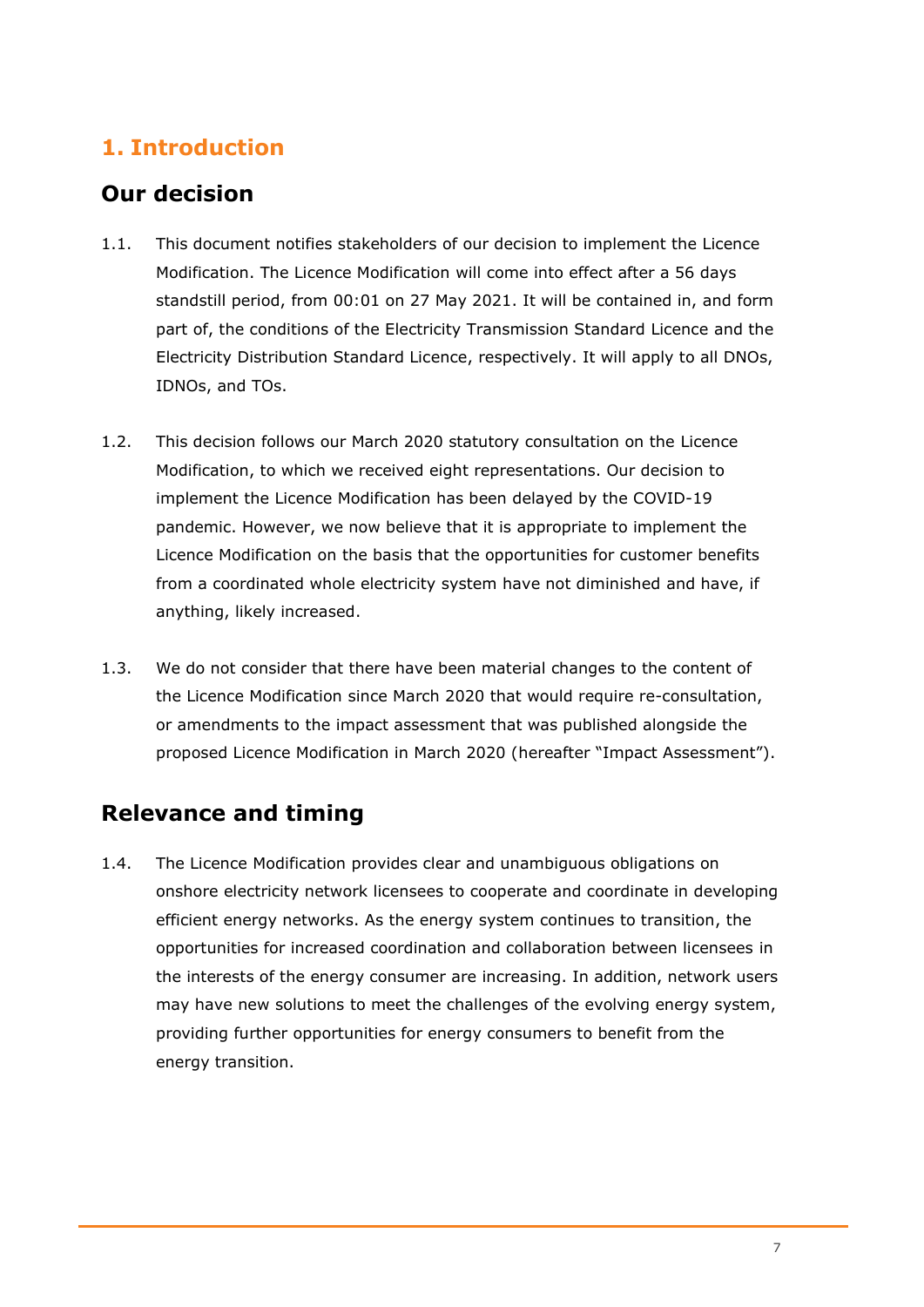- 1.5. The first conception of a whole electricity system licence condition was in the 2017 Ofgem and BEIS joint 'Smart Systems and Flexibility Plan'.<sup>8</sup> Since then, changes in industry have taken place, including increased clarity on the scope of distribution system operation (DSO), coordination across onshore electricity network licensees and network users;<sup>9 10 11</sup> and a newfound emphasis on energy system digitalisation and modernising energy data.<sup>12 13</sup> All of these shifts have aligned with the whole electricity system policy. These developments provide a good basis for a coordinated whole electricity system. In light of this, we believe the licence continues to be relevant and timely today, and into the future.
- 1.6. In their RIIO-2 business plans, network licensees are incentivised to propose cross sector solutions. This licence condition sets a minimum standard of improving efficiency in the electricity sector and ensures learning and culture change. It makes sense, and is appropriate, for the incentive on companies in the RIIO framework to be more ambitious than this licence obligation, which is imposed at the sector level.
- 1.7. This licence is principles based. This means that it does not stipulate specific standards or actions, but instead defines the desired outcomes, with examples provided in the associated guidance document (hereafter "Guidance"). This approach to drafting ensures that the licence remains relevant as new initiatives are developed and undertaken, while simultaneously providing a degree of flexibility to how onshore electricity network licensees apply the licence to meet their specific geographical and organisational differences. We therefore believe that the licence is highly relevant and timely and will continue to provide consumer benefits. Accordingly, we have decided to implement it.

<sup>8</sup> [www.ofgem.gov.uk/publications-and-updates/upgrading-our-energy-system-smart-systems](http://www.ofgem.gov.uk/publications-and-updates/upgrading-our-energy-system-smart-systems-and-flexibility-plan)[and-flexibility-plan](http://www.ofgem.gov.uk/publications-and-updates/upgrading-our-energy-system-smart-systems-and-flexibility-plan)

[www.ofgem.gov.uk/publications-and-updates/ofgem-position-paper-distribution-system](http://www.ofgem.gov.uk/publications-and-updates/ofgem-position-paper-distribution-system-operation-our-approach-and-regulatory-priorities)[operation-our-approach-and-regulatory-priorities](http://www.ofgem.gov.uk/publications-and-updates/ofgem-position-paper-distribution-system-operation-our-approach-and-regulatory-priorities)

<sup>10</sup> [www.ofgem.gov.uk/publications-and-updates/riio-ed2-sector-specific-methodology](http://www.ofgem.gov.uk/publications-and-updates/riio-ed2-sector-specific-methodology-consultation)[consultation](http://www.ofgem.gov.uk/publications-and-updates/riio-ed2-sector-specific-methodology-consultation)

<sup>11</sup> [www.ofgem.gov.uk/publications-and-updates/next-steps-our-reforms-long-term](http://www.ofgem.gov.uk/publications-and-updates/next-steps-our-reforms-long-term-development-statement-ltds-and-key-enablers-dso-programme-work)[development-statement-ltds-and-key-enablers-dso-programme-work](http://www.ofgem.gov.uk/publications-and-updates/next-steps-our-reforms-long-term-development-statement-ltds-and-key-enablers-dso-programme-work)

<sup>12</sup> [es.catapult.org.uk/reports/energy-data-taskforce-report/](https://es.catapult.org.uk/reports/energy-data-taskforce-report/)

<sup>13</sup> [www.gov.uk/government/groups/modernising-energy-data](http://www.gov.uk/government/groups/modernising-energy-data)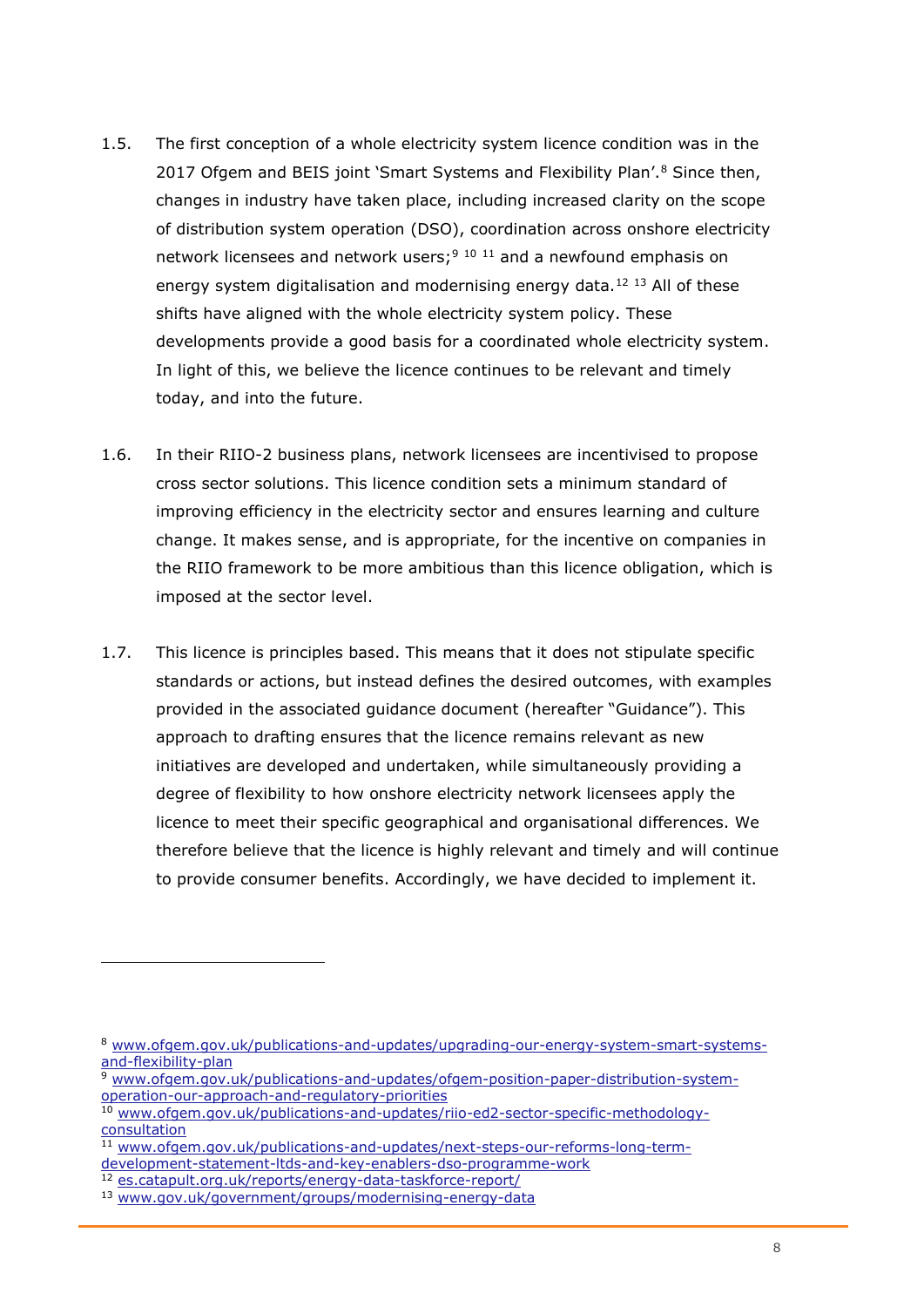1.8. The following sections of this document describe and explain the feedback received to the statutory consultation, and any minor amendments adopted in response to the feedback from consultees prior to implementation.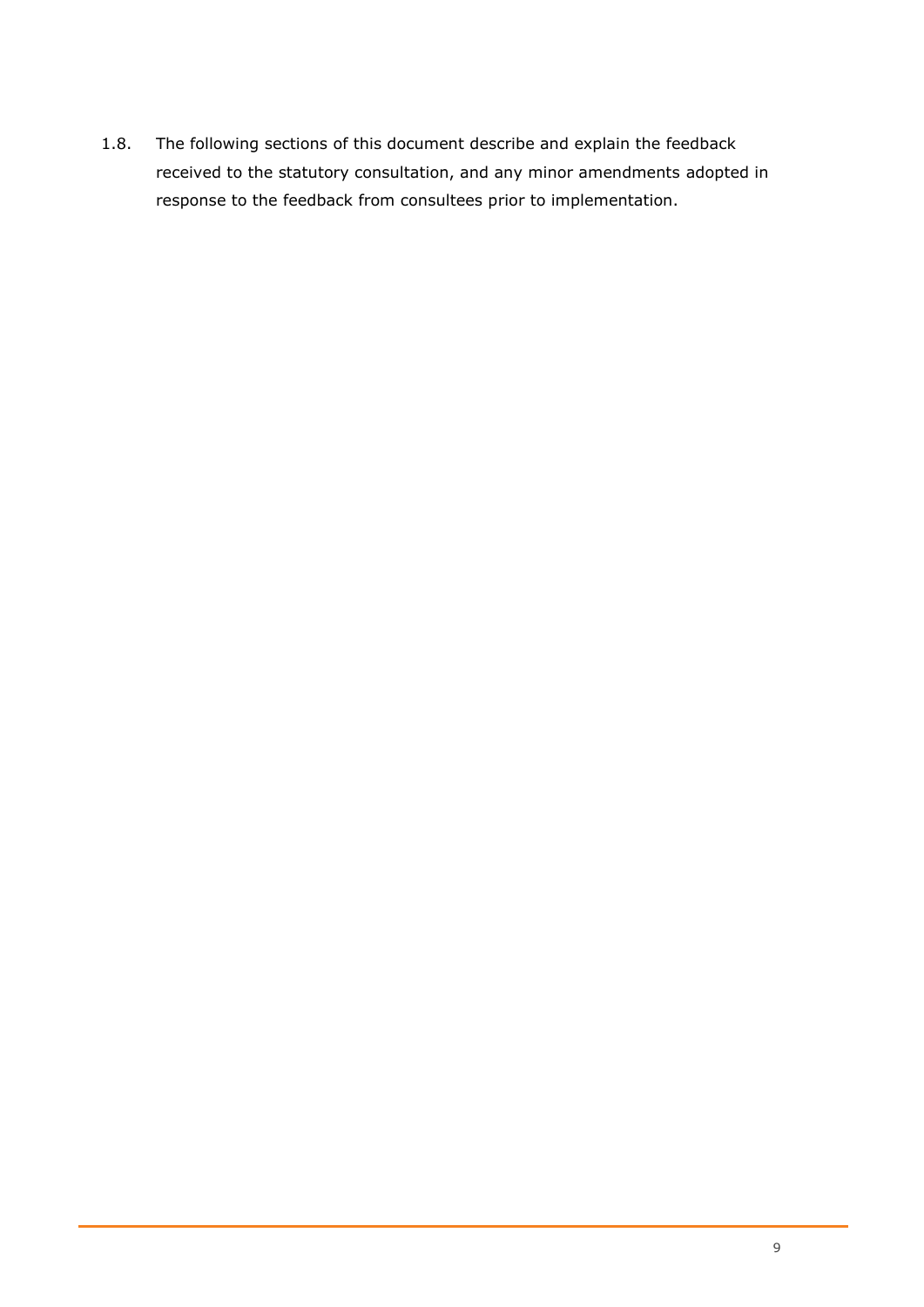# <span id="page-10-0"></span>**2. Responses to the statutory consultation and licence**

#### <span id="page-10-1"></span>**Overview**

- 2.1. We received eight representations to the statutory consultation; five of these were from DNOs, one network user, one prospective IDNO, and one consumer group. Of these, all were supportive of the licence condition except for two DNOs, who did not think that the licence condition was necessary. We have published the non-confidential responses alongside this decision document.
- 2.2. The network user was strongly supportive of the principles set out in the licence condition. They saw the requirement for wider coordination as a positive step and welcome the requirement for network licensees to engage with their users where they have ideas that may advance the overall efficiency of the network. The network user encouraged Ofgem to go further in requiring networks to engage with stakeholders, publish more network data, and to standardise the process for licensees to consider third party suggestions of total system activities.
- 2.3. The prospective IDNO was supportive of the licence, stating that they supported a structured approach to whole electricity system coordination in the interests of consumers.
- 2.4. The consumer group supported the proposal, agreeing that the Licence Modification is appropriate, and endorsing the Impact Assessment.<sup>14</sup> They commented that the "Total System" definition could be broader and account for other energy vectors.
- 2.5. We received support from several network companies that acknowledged the value of coordination and cooperation in their approach to network development.

<sup>14</sup> [https://www.ofgem.gov.uk/publications-and-updates/statutory-consultation-proposed-whole](https://www.ofgem.gov.uk/publications-and-updates/statutory-consultation-proposed-whole-electricity-system-licence-condition-d177a-electricity-distributors-and-transmission-owners)[electricity-system-licence-condition-d177a-electricity-distributors-and-transmission-owners](https://www.ofgem.gov.uk/publications-and-updates/statutory-consultation-proposed-whole-electricity-system-licence-condition-d177a-electricity-distributors-and-transmission-owners)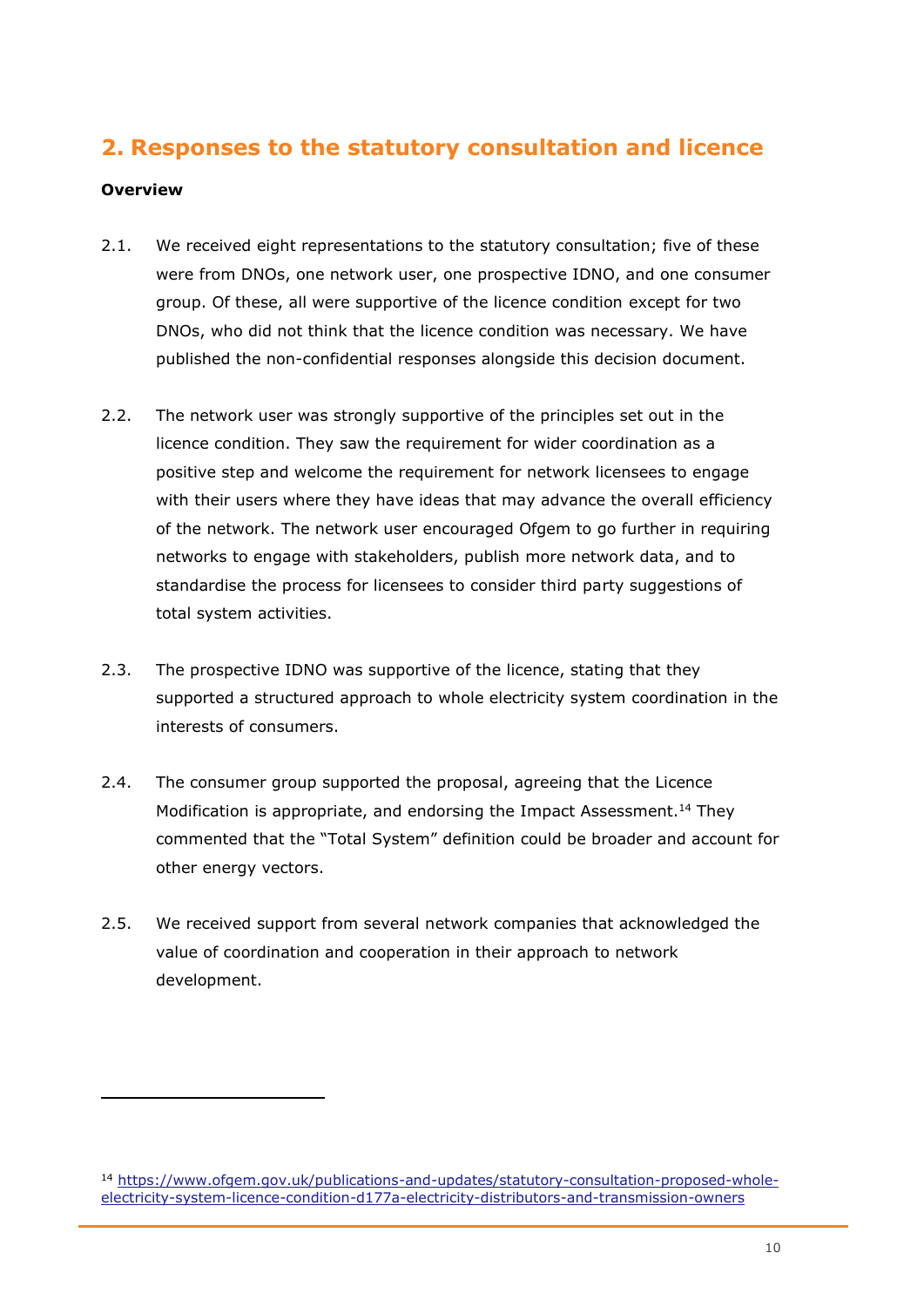- 2.6. There was also support for the Coordination Register and we welcome the intent from one DNO to investigate how the type and quality of data provided in the Coordination Register can be delivered consistently by networks.
- 2.7. One DNO was critical of the development and application of the licence condition, stating that it was unnecessary, claiming that publishing guidance on interpreting Section 9 of the Electricity Act within the context of whole electricity system would be more appropriate.
- 2.8. A second DNO did not see the value in the licence condition in the absence of prescriptive details of compliant and non-compliant behaviour and did not foresee significant consumer benefits in the short term.
- 2.9. Another DNO provided commentary on aspects of the drafting of both the Licence Modification and the Guidance but remained neutral on the content.

#### <span id="page-11-0"></span>**Whole electricity system and data modernisation**

- 2.10. Data sharing by network licensees is an important element of whole electricity system coordination and has been a core consideration of Ofgem's Whole electricity system agenda from its inception. Since 2017, there are now several data initiatives in train that align with the whole electricity system licence. We see these initiatives as an important part of facilitating our whole electricity system agenda.
- 2.11. There were some comments regarding the Licence Modification no longer including the requirement for network licensees to share data. As detailed in the Statutory Consultation 2020,<sup>15</sup> the sharing of data by network companies remains vital. Specific data requirements are being carried forwards by numerous initiatives, and will be compiled in a joint Ofgem, BEIS and Innovate

<sup>15</sup> [https://www.ofgem.gov.uk/publications-and-updates/statutory-consultation-proposed-whole](https://www.ofgem.gov.uk/publications-and-updates/statutory-consultation-proposed-whole-electricity-system-licence-condition-d177a-electricity-distributors-and-transmission-owners)[electricity-system-licence-condition-d177a-electricity-distributors-and-transmission-owners](https://www.ofgem.gov.uk/publications-and-updates/statutory-consultation-proposed-whole-electricity-system-licence-condition-d177a-electricity-distributors-and-transmission-owners)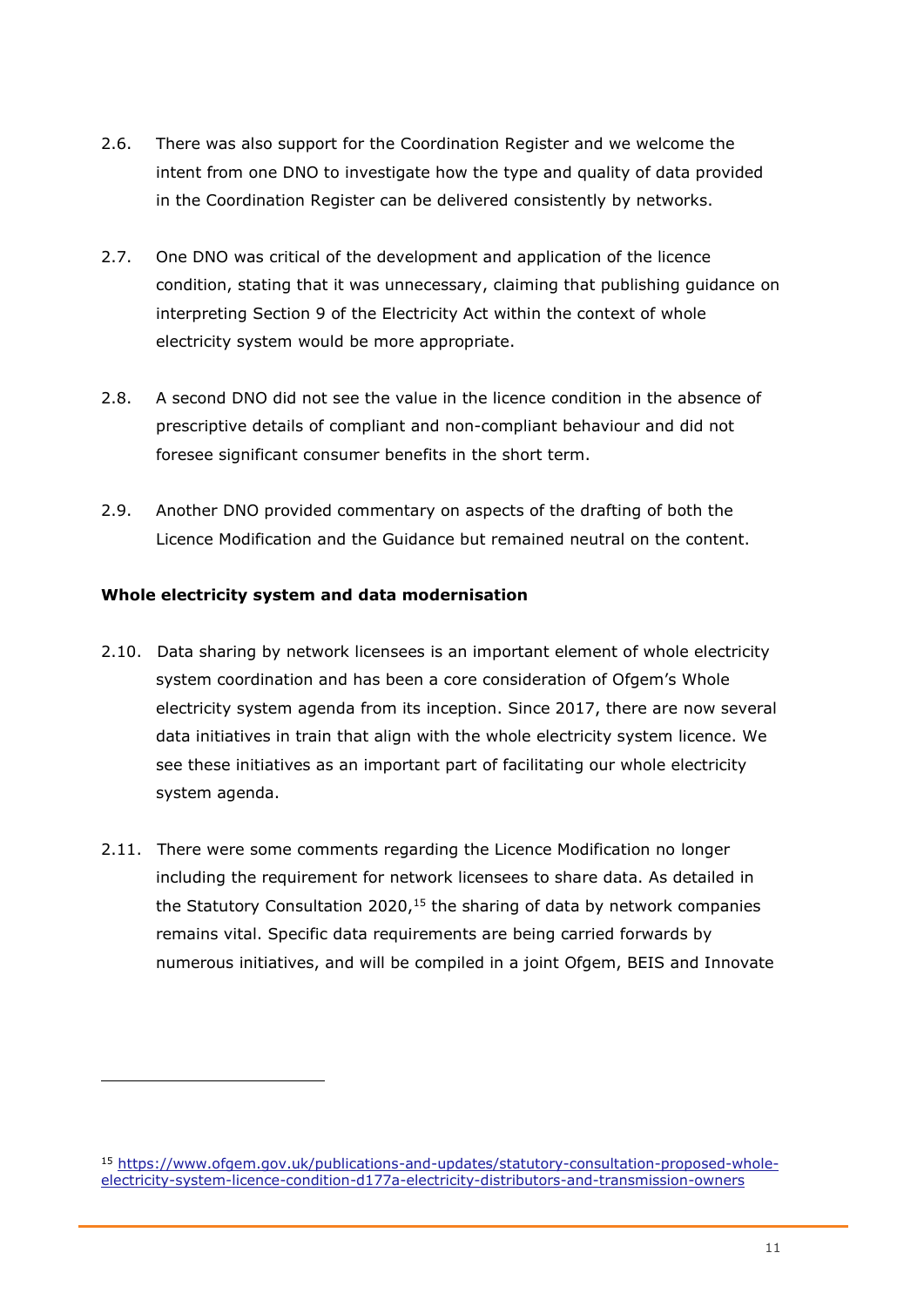UK Energy System Data and Digitalisation Strategy in 2021.<sup>16 17</sup> This will bring together numerous initiatives being undertaken across the energy industry into a clear strategy providing further regulatory certainty on the direction of travel and needs of modern energy data management.

- 2.12. Some of the specific data requirements being taken forward include:
	- Digitalisation licence modifications: one for network licensees to comply with Data Best Practice guidance,<sup>18</sup> this includes requirements data sharing; and another requiring network licensees to publish Digitalisation Strategies and Action Plans.<sup>19</sup> For TOs, the ESO, Gas Transmission and Distribution networks, these licences are in RIIO2 licence conditions, $20$  and associated guidance will be consulted on in Summer 2021. For Electricity Distributors, the RIIO-ED2 Sector Specific Methodology Decision explained that these licences are forthcoming, however, as part of the RIIO-ED2 Sector Specific Methodology Decision Ofgem asked DNOs to voluntarily follow the licence obligations applicable to licensed RIIO2 companies until such time as the RIIO-ED2 begins.<sup>21</sup>
	- Reforms to the Long Term Development Statement (LTDS), which will enhance network planning and investment data. We have committed to reform the LTDS in the Key Enablers for DSO work programme.<sup>22</sup> The update of the LTDS will modernise energy data by improving its availability, handling and quality for network planning and forecasting data.

<sup>16</sup> [https://www.ofgem.gov.uk/publications-and-updates/forward-work-programme-202122](https://www.ofgem.gov.uk/publications-and-updates/forward-work-programme-202122-consultation#Point%207:%20data%20and%20digitalisation) [consultation#Point%207:%20data%20and%20digitalisation](https://www.ofgem.gov.uk/publications-and-updates/forward-work-programme-202122-consultation#Point%207:%20data%20and%20digitalisation) 17

[https://assets.publishing.service.gov.uk/government/uploads/system/uploads/attachment\\_data](https://assets.publishing.service.gov.uk/government/uploads/system/uploads/attachment_data/file/945899/201216_BEIS_EWP_Command_Paper_Accessible.pdf) [/file/945899/201216\\_BEIS\\_EWP\\_Command\\_Paper\\_Accessible.pdf](https://assets.publishing.service.gov.uk/government/uploads/system/uploads/attachment_data/file/945899/201216_BEIS_EWP_Command_Paper_Accessible.pdf)

 $18$  Data Best Practice guidance is available on the Modernising Energy Data website here: [Modernising Energy Data \(atlassian.net\)](https://modernisingenergydata.atlassian.net/wiki/spaces/MED/pages/69042178/Data+Best+Practice+latest+release+v0.21)

<sup>&</sup>lt;sup>19</sup> Digitalisation Strategy and Action Plan guidance is available on the Modernising Energy Data webite here: [Digitalisation Strategy and Action Plan, Latest Release \(v.0.1\) -](https://modernisingenergydata.atlassian.net/wiki/spaces/MED/pages/857702401/Digitalisation+Strategy+and+Action+Plan+Latest+Release+v.0.1) Modernising Energy Data - [Modernising Energy Data \(atlassian.net\)](https://modernisingenergydata.atlassian.net/wiki/spaces/MED/pages/857702401/Digitalisation+Strategy+and+Action+Plan+Latest+Release+v.0.1)

<sup>20</sup> [https://www.ofgem.gov.uk/publications-and-updates/decision-proposed-modifications-riio-2](https://www.ofgem.gov.uk/publications-and-updates/decision-proposed-modifications-riio-2-transmission-gas-distribution-and-electricity-system-operator-licences) [transmission-gas-distribution-and-electricity-system-operator-licences](https://www.ofgem.gov.uk/publications-and-updates/decision-proposed-modifications-riio-2-transmission-gas-distribution-and-electricity-system-operator-licences)

<sup>&</sup>lt;sup>21</sup> Modernising Energy Data, page 52 onwards of the RIIO-ED2 Sector Specific Methodology Decision: Overview. [https://www.ofgem.gov.uk/publications-and-updates/riio-ed2-sector](https://www.ofgem.gov.uk/publications-and-updates/riio-ed2-sector-specific-methodology-decision)[specific-methodology-decision](https://www.ofgem.gov.uk/publications-and-updates/riio-ed2-sector-specific-methodology-decision)

<sup>&</sup>lt;sup>22</sup> [https://www.ofgem.gov.uk/publications-and-updates/next-steps-our-reforms-long-term](https://www.ofgem.gov.uk/publications-and-updates/next-steps-our-reforms-long-term-development-statement-ltds-and-key-enablers-dso-programme-work)[development-statement-ltds-and-key-enablers-dso-programme-work](https://www.ofgem.gov.uk/publications-and-updates/next-steps-our-reforms-long-term-development-statement-ltds-and-key-enablers-dso-programme-work)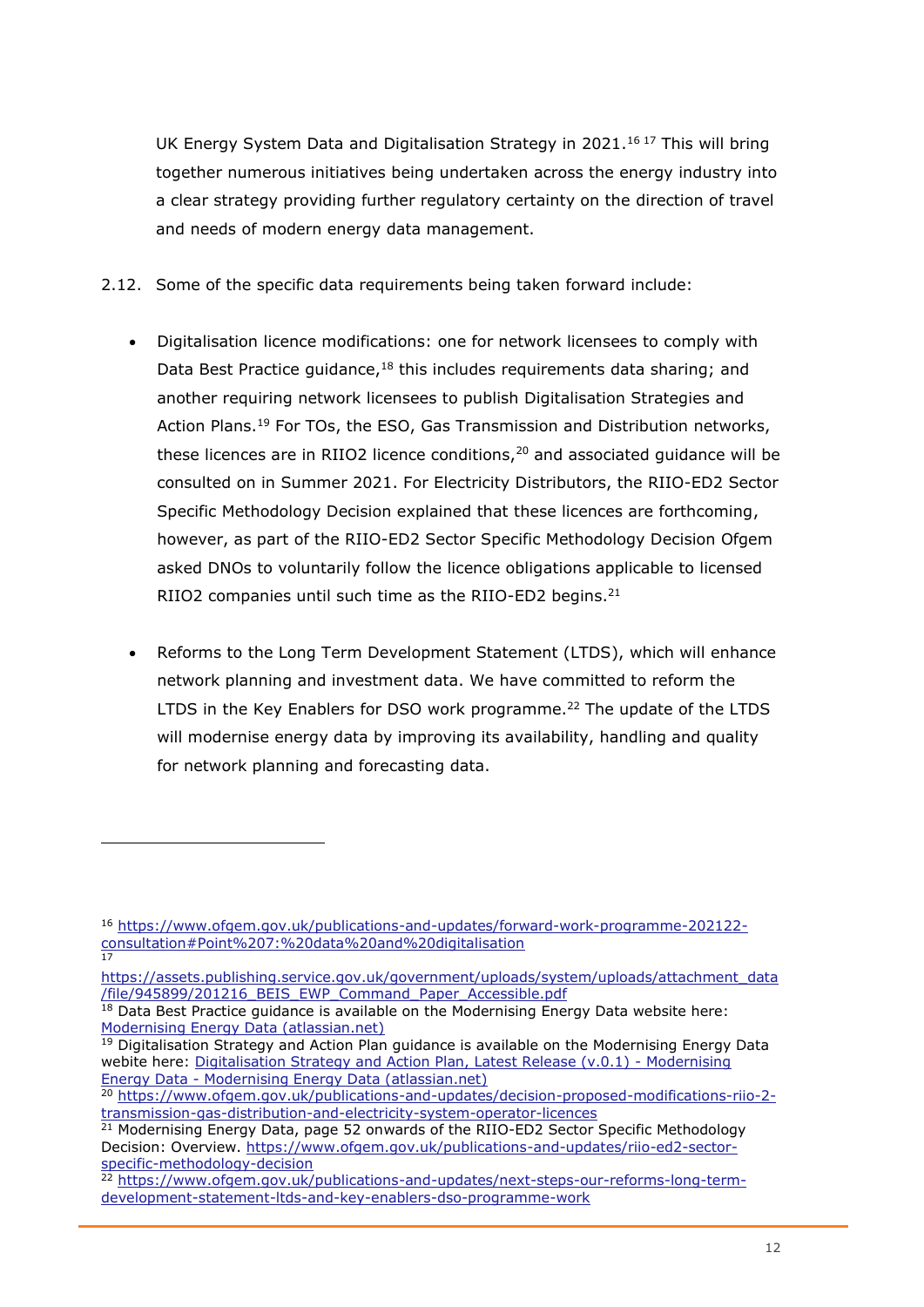The introduction of Network Development Plans describing the medium term predictions of the distribution network companies, meeting the requirements of article 32 of the EU directive 2019/9448.<sup>23</sup> The Network Development Plan licence requires that electricity distributors use all endeavours to prepare and publish a "best view" of the investments needed for the next five-to ten-year period covering the 11kV network and above. This condition requires the publication of the data that underlies this forecast.

#### <span id="page-13-0"></span>**Interpretation of the licence requirements**

- 2.13. The majority of respondents did not consider interpretation of the Licence Modification to be problematic. Two licensees raised specific concerns about how to interpret the requirements of the Licence Modification. The licensees voiced concern that it was difficult to understand the requirements of the Licence Modification without a prescriptive set of outputs and metrics, and felt that the principles based nature of the licence made this unclear.
- 2.14. We do not agree that this is a barrier to electricity network licensees assessing and evaluating whole electricity system solutions.
- 2.15. As explained under paragraph 1.7, the licence is principles based. This means that it deliberately does not provide prescriptive outputs. This provides flexibility in application to the affected licensees, and ensures the licence remains relevant as practices evolve.
- 2.16. To support licensees, we have published the Guidance alongside the Licence Modification to give more details on the type of behaviours we would expect and giving clear examples of whole electricity system outcomes. The Guidance has been updated with minor clarifications in light of feedback received from the statutory consultation. The measure of a "whole electricity system outcome" is given through a clear "logic test" and provides that the electricity network licensee must reach the threshold of "reasonable endeavours" to

<sup>23</sup> <https://www.legislation.gov.uk/uksi/2020/1401/made>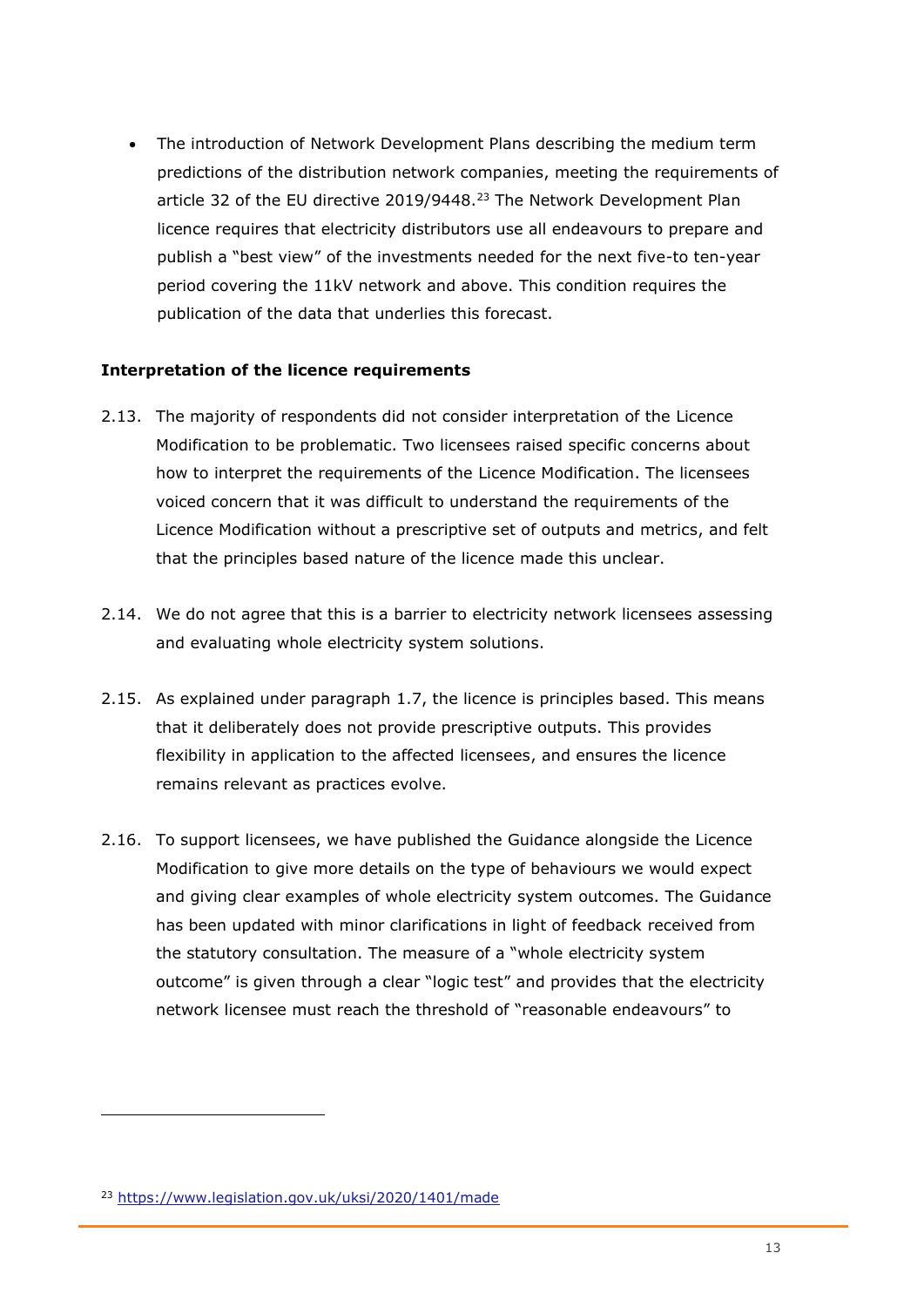undertake an action. We believe that these factors sufficiently mitigate the concerns raised by the two licensees.

#### <span id="page-14-0"></span>**Parties captured by the licence**

- 2.17. The Licence Modification will apply to onshore electricity network licensees: TOs, DNOs, and IDNOs.
- 2.18. The majority of respondents did not comment on the parties who will be subject to the Licence Modification. Although, one licensee felt that the licence should be extended to the Electricity System Operator (ESO), Offshore Transmission Owners (OFTOs), Competitively Appointed Transmissions Owners (CATOs) and Special Purpose Vehicles (SPVs). Whereas another licensee felt that the licence should not obligate them to coordinate with OFTOs.
- 2.19. Regarding the ESO, we agree that the ESO must undertake coordination and cooperation.
- 2.20. The ESO has obligations in the Electricity Transmission Standard Licence under condition C16 'Part A: Functions for an economic efficient & co-ordinated system operator', that states:

*"The licensee must carry out its functions, as system operator, to co-ordinate and direct the flow of electricity onto and over the national electricity transmission system, in an efficient, co-ordinated and economic manner. This includes but is not limited to the following:…* 

*c) considering the impact any action would have on the total system*".<sup>24</sup>

<sup>24</sup> [https://www.ofgem.gov.uk/publications-and-updates/transmission-licence-standard](https://www.ofgem.gov.uk/publications-and-updates/transmission-licence-standard-conditions)[conditions](https://www.ofgem.gov.uk/publications-and-updates/transmission-licence-standard-conditions)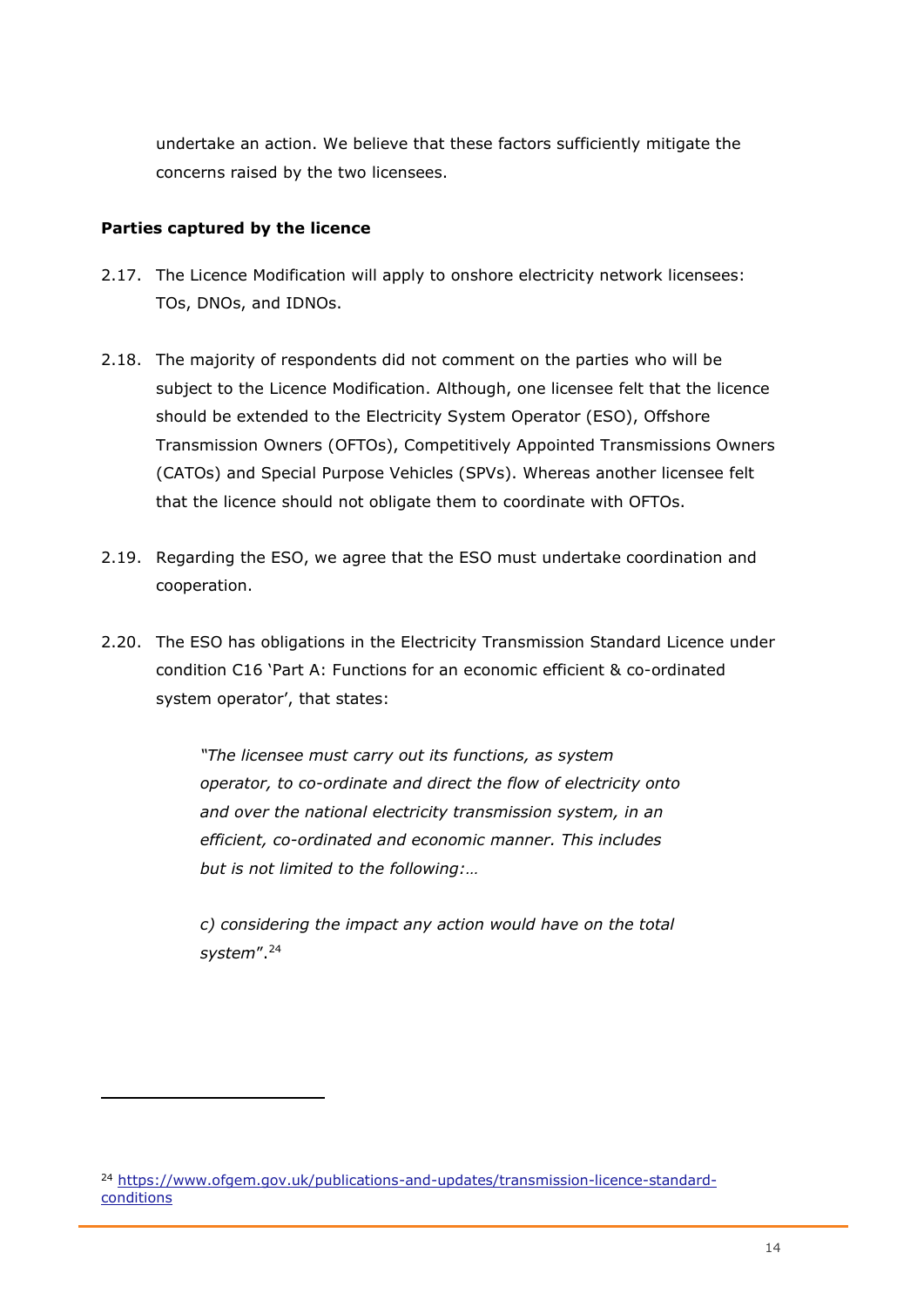2.21. Additionally, in February 2021, the RIIO2 Electricity Transmission Standard Conditions were updated to include C28: 25

> "*The licensee must carry out its functions… in an efficient, coordinated and economical manner. This includes but is not limited to the following:*

*(n) co-ordinating and cooperating with transmission owners and holder of a distribution licence to identify actions and processes that advance the efficient and economic operation of the networks;*

*(o) using best endeavours to implement actions and processes identified and proposed through its activities under paragraph C28.4 (n) of this condition that are in the interest of the efficient and economic operation of the total system;*

*(p) exchanging all necessary information and co-ordinating with holder of a distribution licence in so far as is necessary to ensure the optimal utilisation of resources, to ensure the economic and efficient operation of the system and to facilitate market development".*

- 2.22. This further clarifies the requirement for the ESO to deliver whole electricity system outcomes and mitigates the risk of asymmetrical obligations on onshore electricity network licensees relative to the ESO. We therefore believe that this captures the critical outcomes for whole electricity system actions for the ESO.
- 2.23. As noted above, one licensee proposed that OFTOs, CATOs and SPVs should have the same licence obligation applied to them; another licensee considered that it was unreasonable to have to cooperate and coordinate with OFTOs.

<sup>&</sup>lt;sup>25</sup> Decision on the proposed modifications to the RIIO-2 Transmission, Gas Distribution and [Electricity System Operator licences | Ofgem](https://www.ofgem.gov.uk/publications-and-updates/decision-proposed-modifications-riio-2-transmission-gas-distribution-and-electricity-system-operator-licences)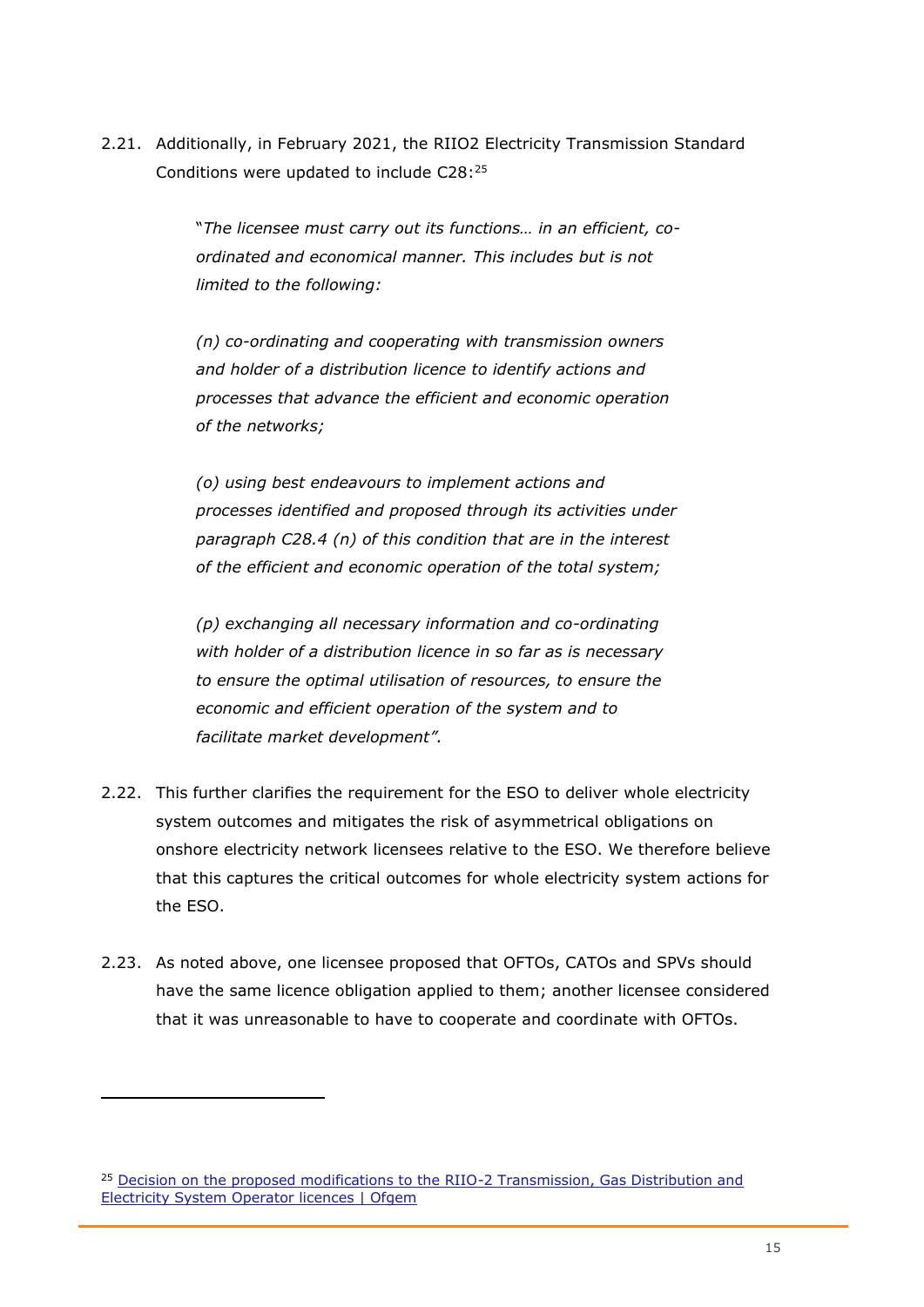- 2.24. We do not consider it appropriate to extend these new obligations to OFTOs at this time. OFTOs do not normally build assets today, but undertake the ownership, operation, and maintenance of offshore transmission networks. The assets are planned and developed by developers and generators, before being tendered for ownership.
- 2.25. The BEIS-led Offshore Transmission Network Review (OTNR) is considering future opportunities for delivery and coordination of the offshore transmission networks.<sup>26</sup> This review includes delivery over the short medium and long term – both in terms of the technical solution and the best way of delivering the optimum infrastructure for the whole electricity system. These opportunities are being managed through a clear work programme. We believe that the issues raised by this licence modification will be considered in the course of the OTNR and future frameworks will be informed by this consideration.
- 2.26. Under the existing regulatory regime, the ESO is responsible for Offshore Wider Works, obligating the ESO to consider opportunities for coordination when a developer seeks a connection to the onshore electricity transmission network. We consider that this obligation for Offshore Wider Works helps to facilitate many of the current opportunities for whole electricity system coordination including OFTOs.
- 2.27. Finally, whole electricity system outcomes are defined as those that do not negatively impact the electricity network licensee and are best value for money. OFTOs may be able to suggest valuable whole electricity system outcomes, and it is our belief that onshore electricity network licensees should not consider an obligation to coordinate and cooperate with them to be unreasonable.
- 2.28. We note also that CATOs and SPVs regimes are not yet finalised, the former requiring primary legislation and the latter requiring further development. Accordingly, they cannot currently be captured by the Licence Modification. Further, a key distinction from the CATO regime is that under the SPV model,

<sup>26</sup> [https://www.gov.uk/government/groups/offshore-transmission-network-review#previous](https://www.gov.uk/government/groups/offshore-transmission-network-review#previous-webinars)[webinars](https://www.gov.uk/government/groups/offshore-transmission-network-review#previous-webinars)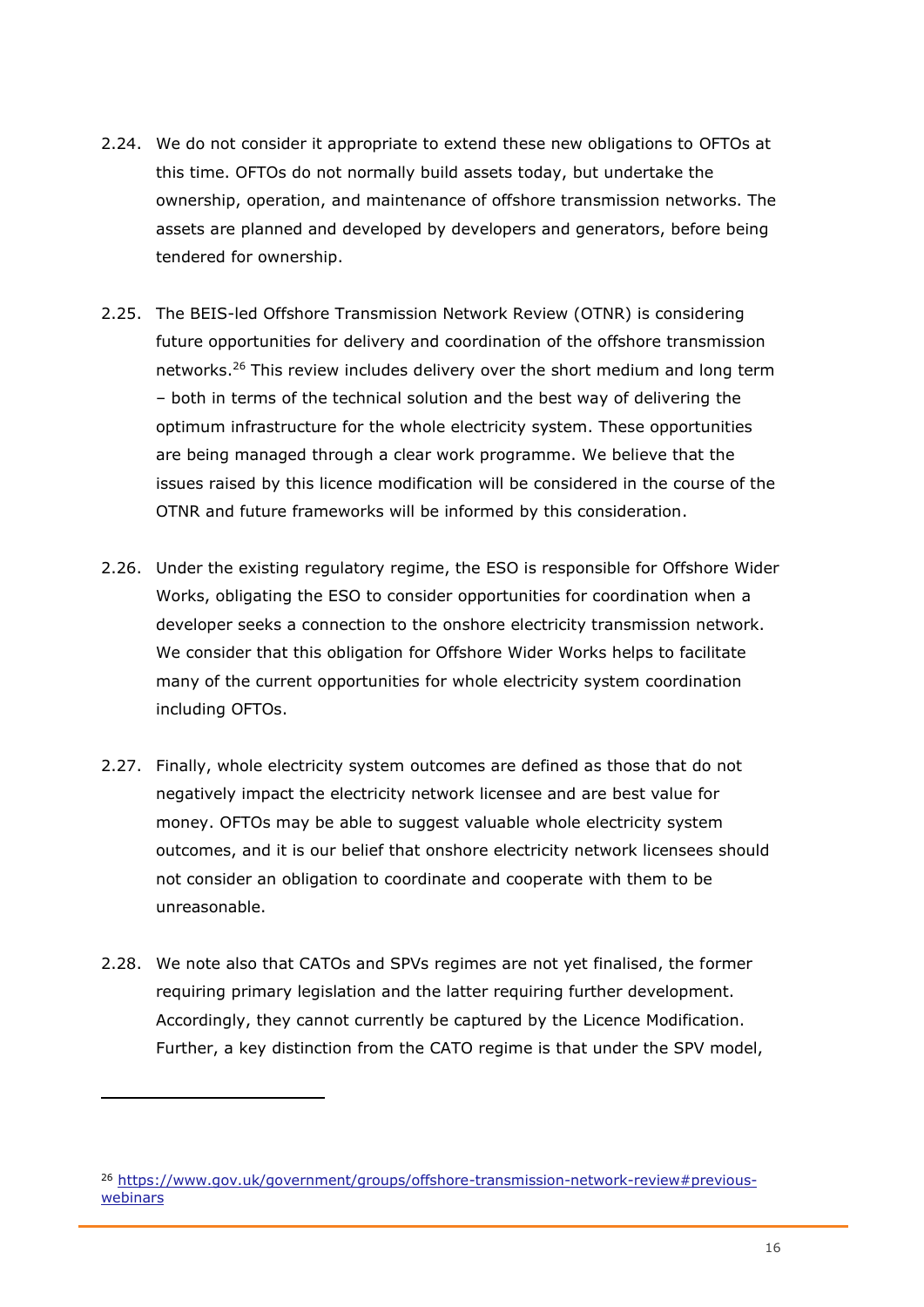the TO would retain regulatory responsibility (under the terms of its transmission licence) for, and operational control of, the relevant project.<sup>27</sup>

#### <span id="page-17-0"></span>**Funding concerns**

- 2.29. The majority of respondents did not comment on funding mechanisms for the delivery of a whole electricity system action. However, two licensees expressed concern about ensuring that costs relating to whole electricity system actions were fairly borne by the network, or parties, that would also accrue the benefits and that there were appropriate methods of transferring this funding.
- 2.30. Since the Licence Modification statutory consultation, Ofgem has consulted on a proposed re-opener called the Coordinated Adjustment Mechanism (CAM), which will allow DNOs to apply to Ofgem each year for spending adjustments. The CAM is a proposed re-opener that will be introduced in the remainder of the RIIO-ED1 price control to March 2023 and continue into RIIO-ED2 starting in April 2023. This will allow the reallocation of project revenues and responsibilities to the network(s) best placed to deliver the relevant projects.<sup>28</sup>
- 2.31. Aside from the CAM, licensees may also use the Directly Remunerated Services category 9, which provides for:

*"The provision of any service (including electric lines or electrical plant) that:* 

*(a) is for the specific benefit of any third party who requests it; and* 

*(b) is not remunerated under one of the charges mentioned in paragraph 5C.5 or under any other charge for a Directly Remunerated Service"*. 29

<sup>&</sup>lt;sup>27</sup> [https://www.ofgem.gov.uk/system/files/docs/2018/10/spv\\_consultation\\_2018\\_final.pdf](https://www.ofgem.gov.uk/system/files/docs/2018/10/spv_consultation_2018_final.pdf) <sup>28</sup> [https://www.ofgem.gov.uk/publications-and-updates/statutory-consultation-proposed](https://www.ofgem.gov.uk/publications-and-updates/statutory-consultation-proposed-changes-special-conditions-also-known-charge-restriction-conditions-crc-electricity-distribution-licence-0)[changes-special-conditions-also-known-charge-restriction-conditions-crc-electricity-distribution](https://www.ofgem.gov.uk/publications-and-updates/statutory-consultation-proposed-changes-special-conditions-also-known-charge-restriction-conditions-crc-electricity-distribution-licence-0)[licence-0](https://www.ofgem.gov.uk/publications-and-updates/statutory-consultation-proposed-changes-special-conditions-also-known-charge-restriction-conditions-crc-electricity-distribution-licence-0)

<sup>&</sup>lt;sup>29</sup> <https://www.ofgem.gov.uk/ofgem-publications/85493/crcsupannex1pdf>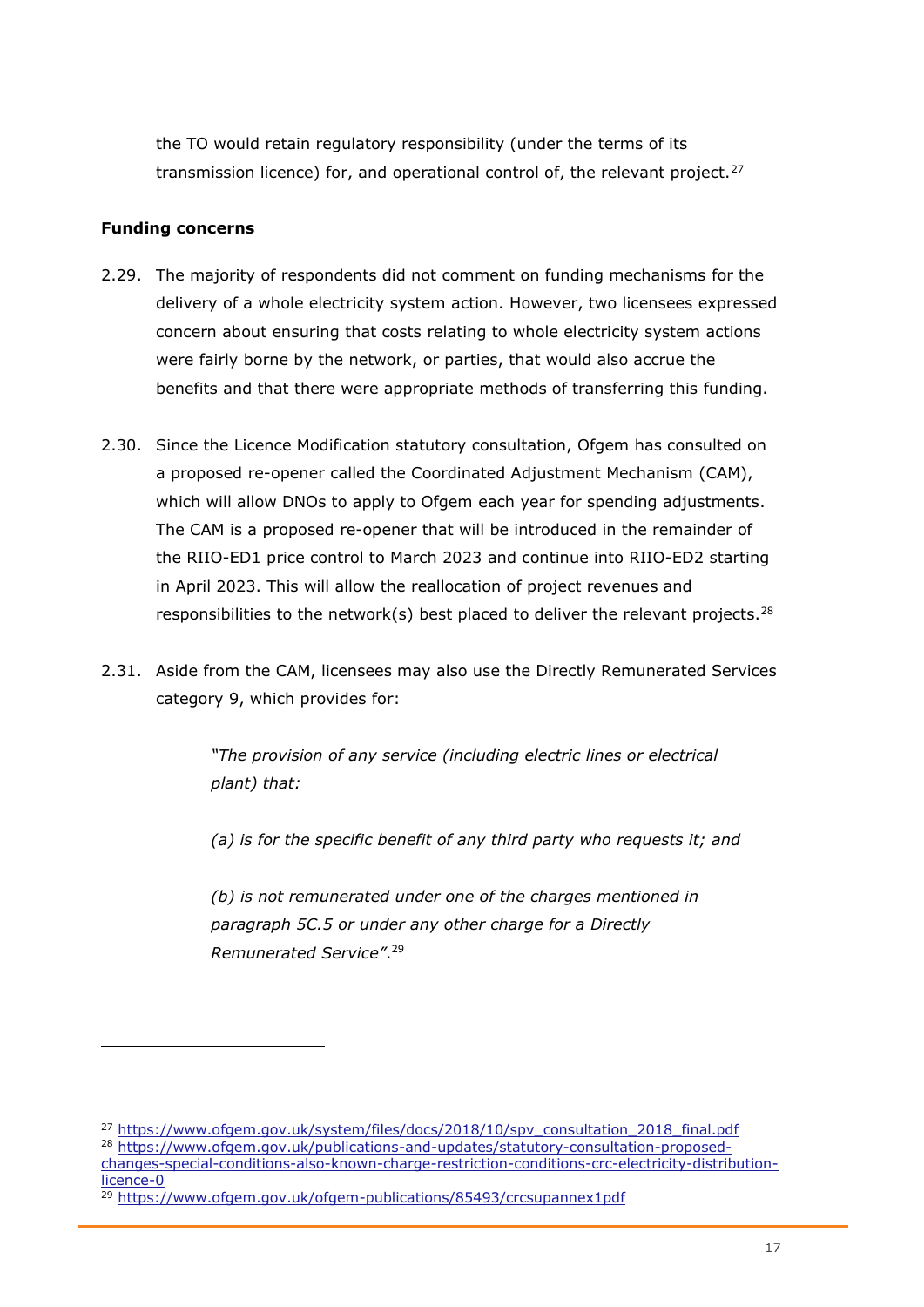2.32. We therefore believe that there are sufficient mechanisms to enable the transfer of funding for projects and to ensure that the correct party bears the costs, while accruing the benefits.

#### <span id="page-18-0"></span>**Appropriate application of a licence condition**

- 2.33. The majority of respondents supported the use of a licence condition to ensure the delivery of, and set expectation on, whole electricity system outcomes.
- 2.34. One licensee commented that, since the licence is designed to clarify their obligations under Section 9 of the Electricity Act  $30$ , this could be better achieved by publishing guidance in isolation, rather than issuing a licence obligation as well. They stated that this should have been considered as an option in the Impact Assessment.
- 2.35. The Electricity Act is Legislation passed by Parliament; it would not be appropriate for Ofgem to issue guidance directly on the intended meaning of primary legislation. Any guidance for the purposes of directly supporting primary legislation would need to be published by BEIS. Since this is not within Ofgem's responsibility, we did not include this option in the Impact Assessment published along-side our March 2020 statutory consultation. The Licence Modification sets out Ofgem's expectations and requirements of the licensees in complying with the Act.
- 2.36. While it is for Government to provide guidance on legislation, there is a wellestablished precedent that Ofgem's licence obligations provide detailed and tangible requirements on network licensees to comply with their duties under the Electricity Act. For example, Distribution Standard Licence Condition 52 "Competition in Connections Code of Practice", provides clear and unambiguous interpretation of how Electricity Distributors should enable competition in connections, and in doing so, removes any regulatory uncertainty and risk to the DNOs of non-compliance. This clarifies licensees' duties under section 9(1)(b) of the Electricity Act:

<sup>30</sup> [www.legislation.gov.uk/ukpga/1989/29/section/9](http://www.legislation.gov.uk/ukpga/1989/29/section/9)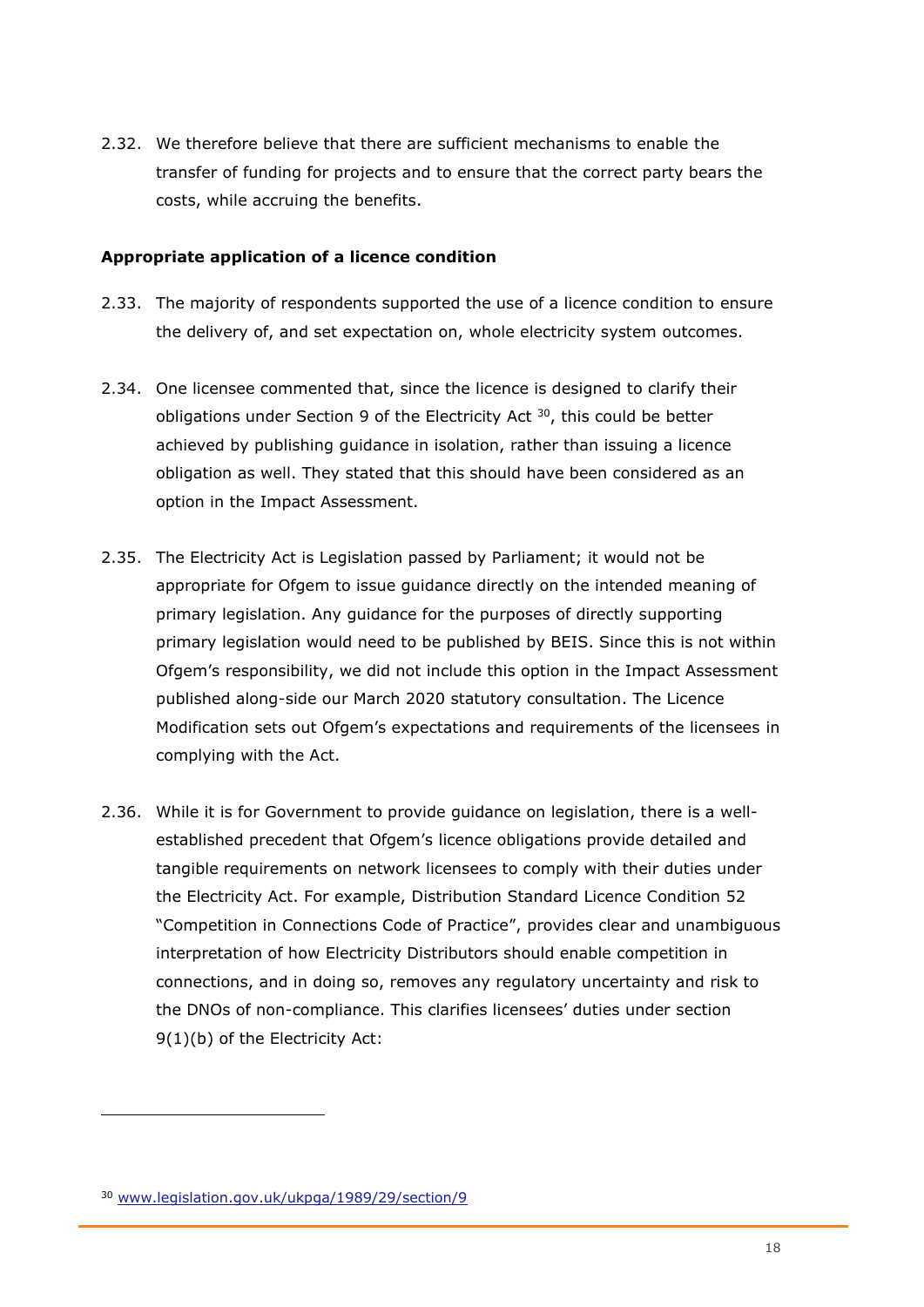"*It shall be the duty of an electricity distributor to… facilitate competition in the supply and generation of electricity.*"

2.37. Similarly, we consider a Licence Modification is appropriate and required to provide greater clarity on what we, as the relevant licencing authority, expect in terms of the fulfilment of licensees' duties under section 9(1)(a) of the Electricity Act:

> *"It shall be the duty of an electricity distributor — to develop and maintain an efficient, co-ordinated and economical system of electricity distribution."*

- 2.38. We also consider that whole electricity system outcomes are sufficiently important to warrant a specific licence condition, as stated in our Impact Assessment. This is supported by the majority of responses to our informal consultation on the Licence Modification, published in December 2018.
- 2.39. Further, the Impact Assessment considers whether there are material legal or regulatory barriers to delivering whole electricity system outcomes. It concluded that there are not significant barriers to materially impede this work. However, to meet these important outcomes, we need to provide regulatory certainty to stimulate a culture of whole electricity system thinking.
- 2.40. The additional clarity provided by the Licence Modification frames the requirement for TOs, DNOs, and IDNOs to consider stakeholder suggestions. The licence provides clear criteria for when onshore electricity network licensees should seek to implement proposals from network users, and contains a logic test that these proposals must pass before they are considered for delivery. This reduces the burden on licence holders and ensures that time and expense is not wasted on proposals that are not in the interests of the licensees networks'.
- 2.41. In addition, the Licence Modification includes a requirement for onshore electricity network licensees to maintain a Coordination Register and update it annually. These reporting requirements provide a mechanism for licensees to evidence compliance with the obligations of the Licence Modification, and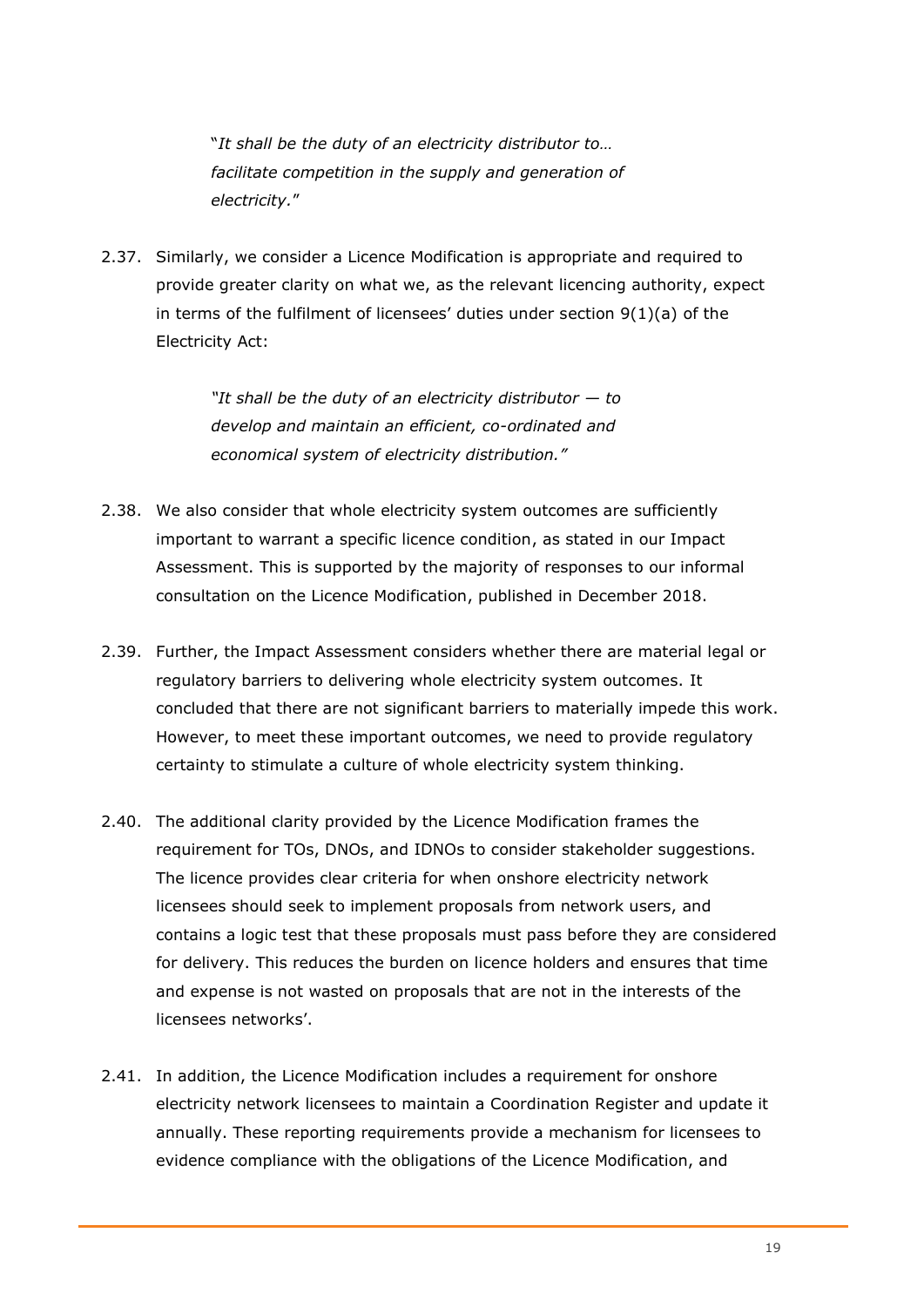moreover provides regulatory certainty on how whole electricity system outcomes will be reviewed.

#### <span id="page-20-0"></span>**Impact Assessment development**

- 2.42. One licensee asked for us to clarify the dates and timelines of documents, in particular when the Impact Assessment was developed. The licensee felt that the Impact Assessment could have been made available sooner in the policy development process.
- 2.43. Throughout our policy development on whole electricity system, we have considered the impacts and benefits of the Licence Modification. During this, we have worked with specialists, including policy specialists, economists and engineers, to ensure that our policies benefit energy consumers, and place balanced and proportionate obligations on affected licensees.
- 2.44. Our quidance on Impact Assessments<sup>31</sup> states that we typically initiate an Impact Assessment at an early stage of a policy proposal. Notably, this does not equate to publishing an Impact Assessment at an early stage of a proposal. Our informal consultation in December 2018 provided meaningful input into the licence proposal at an early stage. This led us to develop our considerations of impacts into a formal Impact Assessment, initiated in summer 2019, before we held two further workshops with affected stakeholders. The Impact Assessment was continuously improved through these workshops and stakeholder engagement and was published alongside the statutory consultation in March 2020.

#### <span id="page-20-1"></span>**Competition Law**

2.45. One licensee raised concerns about how the licence condition relates to competition law and the possibility that the required coordination could breach competition law; although no specific potential breach was identified by this licensee. It remains licensees' responsibility to ensure that they are compliant with competition law and should any stakeholder raise a concern in relation to this, we would take action to investigate and rectify any breach. Should a

<sup>31</sup> <https://www.ofgem.gov.uk/publications-and-updates/impact-assessment-guidance>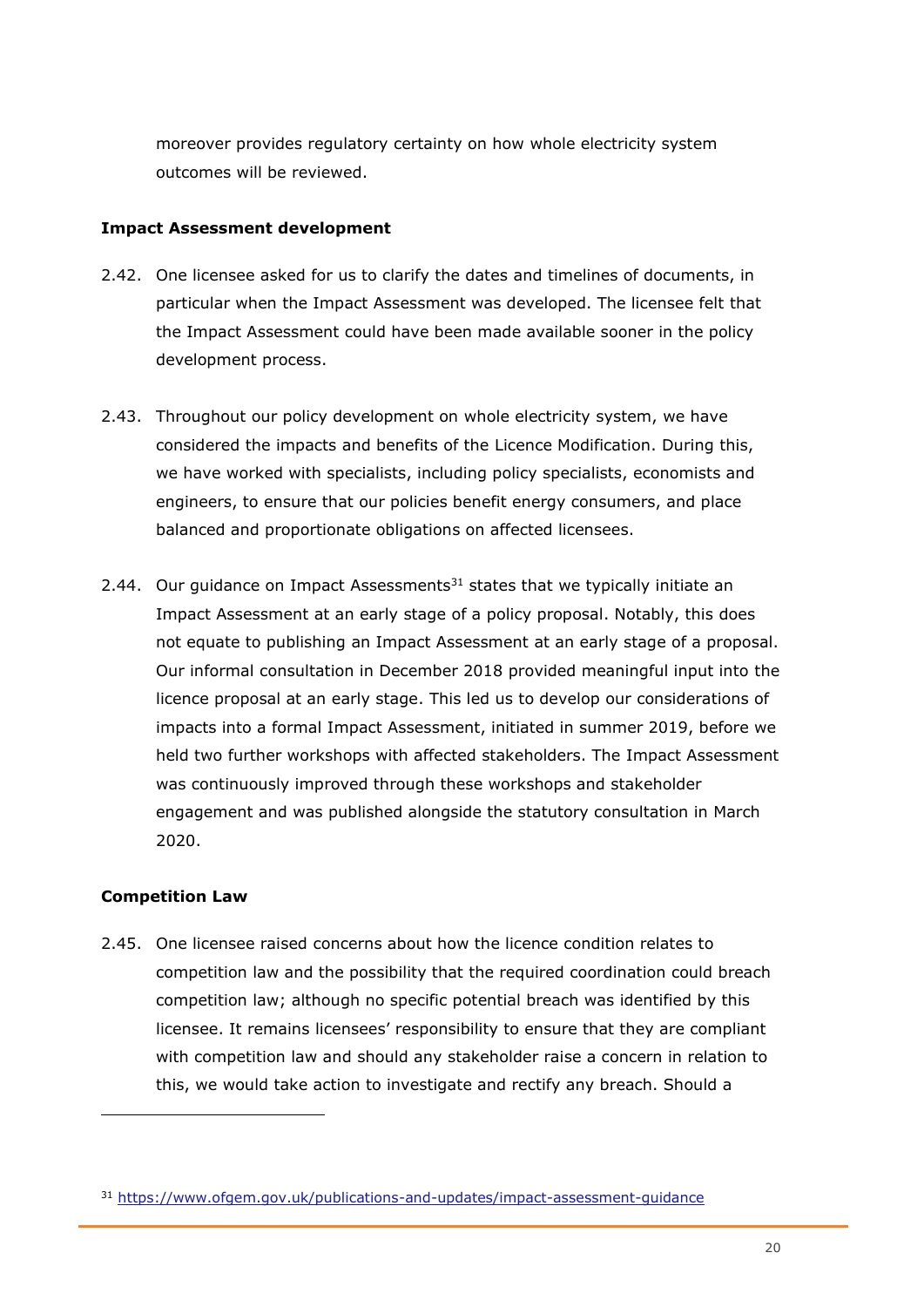licensee find themselves is a position that they truly consider causes them concern, they should raise this to us at their earliest opportunity and we would take appropriate action.

- 2.46. As noted in the Impact Assessment, the licence condition requires that licensees cooperate and coordinate in identifying actions or processes that benefit customers and deliver the best value for money. As stated, we consider there is considerable scope for coordination between licensees that will deliver benefits that do not constitute a breach of competition law.
- 2.47. As this was not raised by any other licensees, and no specific example was presented to us in their response, we have not made any further amendments to the Guidance, which already includes a provision for competition law to take precedence over the requirements of the Licence Modification in any event.

#### <span id="page-21-0"></span>**Licence definitions relative to industry definitions**

2.48. It was noted by one licensee that the definition of "Total System" was not aligned to the definition being developed through the Open Networks Project. The definition used in the Licence Modification is aligned with the existing definition in the Transmission Standard Licence Condition A1 and the Distribution Standard Licence Condition 31E, and therefore the Licence Modification will use this consistent terminology. As such, we are confident that "Total System" is appropriate for the purposes of the Licence Modification.

#### <span id="page-21-1"></span>**Network information sharing and potential information imbalances**

2.49. The majority of respondents did not see a problem with increased network information sharing. One network user raised concerns that confidential information sharing between onshore electricity network licensees could be used to improve their own position relative to third party market participants. This line of reasoning was advanced with particular reference to CLASS.<sup>32</sup> We

<sup>&</sup>lt;sup>32</sup> Regulatory treatment of CLASS as a balancing service in RIIO-ED2 network price control | **[Ofgem](https://www.ofgem.gov.uk/publications-and-updates/regulatory-treatment-class-balancing-service-riio-ed2-network-price-control)**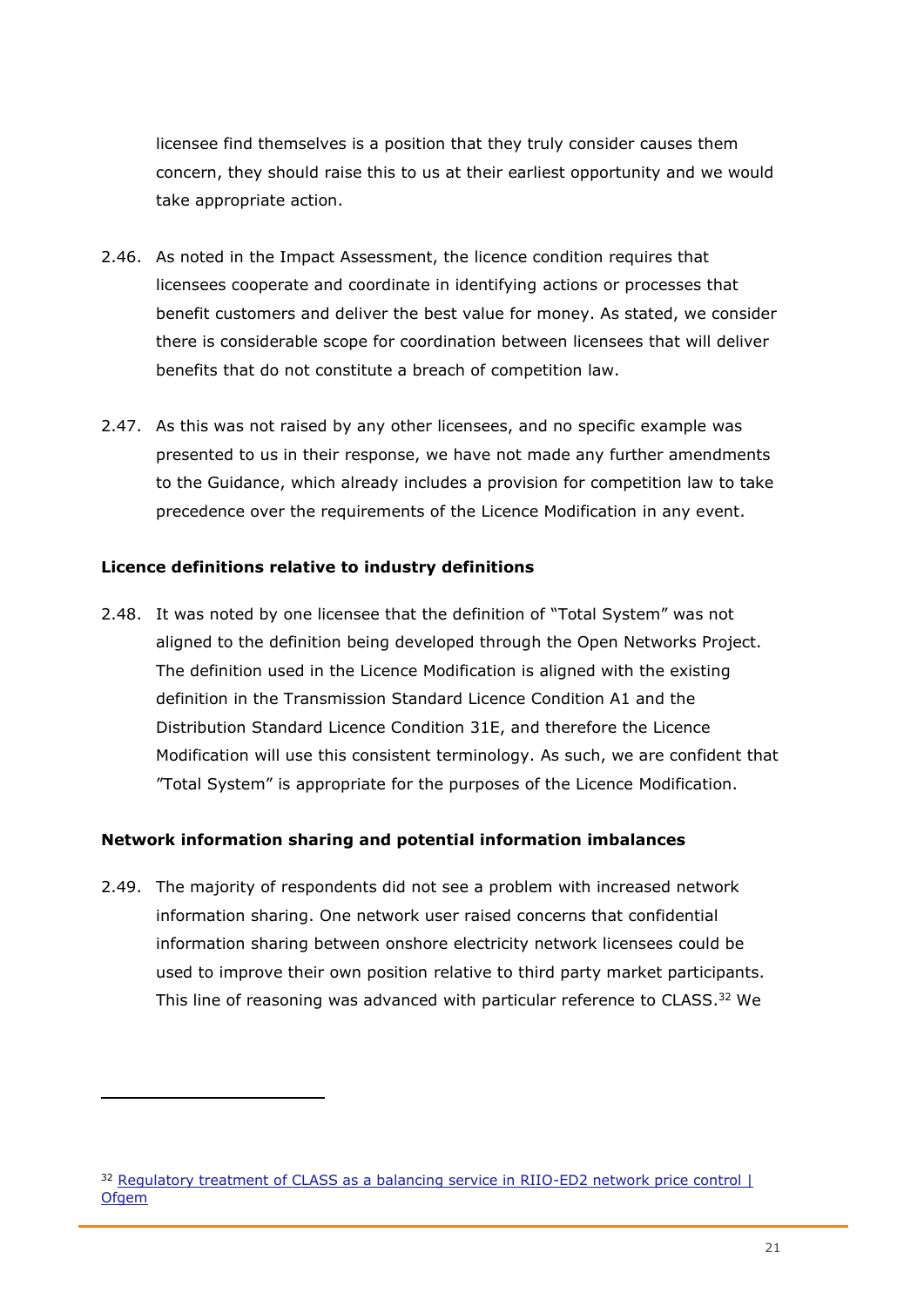will, separately, be consulting on CLASS, and plan to make a decision on it in 2021.

- 2.50. There was general agreement from respondents that there are opportunities for more efficient decisions to be made across network boundaries and for these to deliver significant benefits for customers. These potential benefits cannot be achieved without more information sharing taking place. We believe that these benefits outweigh any real or perceived conflicts of interest in onshore electricity network licensees' actions or associated information imbalances. Existing laws mitigate against anti-competitive behaviour across the industry. Any undue use of sensitive information would be an egregious breach of licence conditions and competition law.
- 2.51. We also consider there to be tangible benefits to network users that can be derived from onshore electricity network licensees sharing information. For example, coordinated markets for flexibility services depend on appropriate information sharing on service requirements between onshore electricity network licensees. The ability for network users to participate across multiple markets is therefore dependent on information sharing, rather than this information sharing placing the network users at a disadvantage.

#### <span id="page-22-0"></span>**Requirement for implementation set as an action having no negative impacts on a network, rather than requiring positive impacts**

- 2.52. The Licence Modification obligates licensee to "use all reasonable endeavours" to implement an action or process if it delivers benefits for the Total System, and does not negatively affect their own network. The majority of respondents did not raise any specific concerns with this obligation.
- 2.53. One licensee sought a change to the drafting of the Licence Modification so that they were only obligated to deliver actions that deliver benefits for the Total System and positively affect their network.
- 2.54. We believe our higher standard is most appropriate, and that onshore electricity network licensees should meet this higher standard.
- 2.55. We wish for the licence to be clear, and for onshore electricity network licensees to understand their obligations. We believe that it is easier to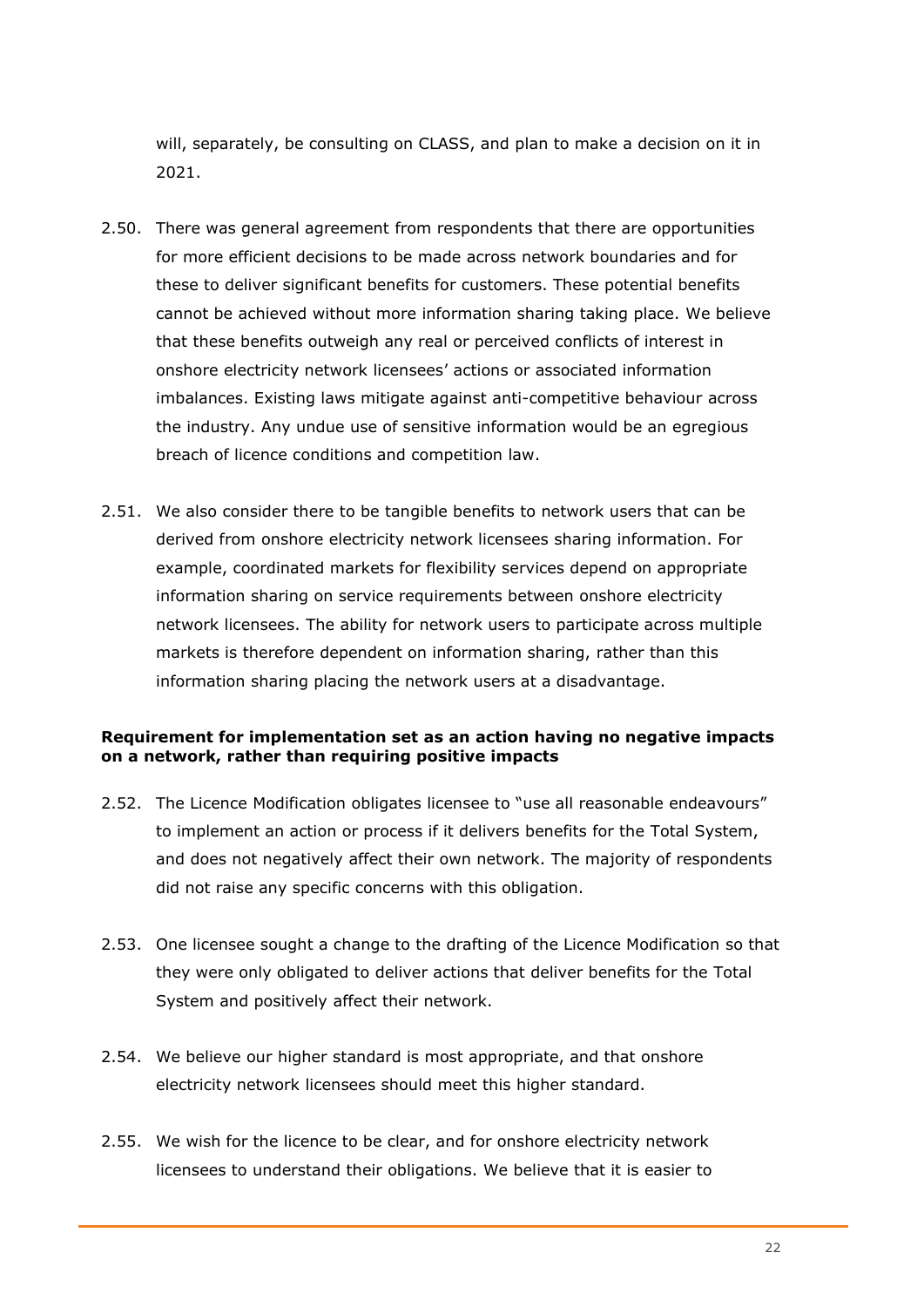understand and define an activity being not negative, than for it to 'have benefits', since 'have benefits' is a broad category. It is likely to be simpler to determine whether an activity has a negative impact or not, than to determine an activity's positive impact. It is likely to be more onerous to determine whether each proposal has a net positive outcome rather than to determine that it is not negative when considering options.

- 2.56. We have included information in the Guidance about possible arrangements in scenarios where the benefits of a solution do not accrue to the network that carries out the work, including the agreement of fair remuneration that represents "good value" for money for both sets of customers.
- 2.57. The onshore electricity network licensee must use "all reasonable endeavours" to undertake actions that meet the logic test. There are, therefore, certain situations where it is justifiable for onshore electricity network licensees not to implement them. We consider such situations to include proposals with an exceptionally high level of complexity to implement or those that require significant ongoing risk or expenditure to maintain.

#### <span id="page-23-0"></span>**How DNOs receive suggestions from network users**

- 2.58. The majority of respondents did not raise concerns with the practicalities of onshore electricity network licensees receiving whole electricity system proposals from network users. However, one licensee was concerned about how they would be expected to engage with or receive suggestions from stakeholders under paragraph D17.3/7A.3. Onshore electricity network licensees have significant experience in managing stakeholder input, and we expect that they can leverage this knowledge to appropriately manage whole electricity system suggestions from network users.
- 2.59. Onshore electricity network licensees have many possible channels of communication and engagement with their stakeholders. In the Guidance, we highlight that a whole electricity system actions could be the coordination of onshore electricity network licensees to develop a joint process for managing suggestions from network users.
- 2.60. Under the Licence Modification, onshore electricity network licensees are required to "consider" actions that seek to advance the efficient and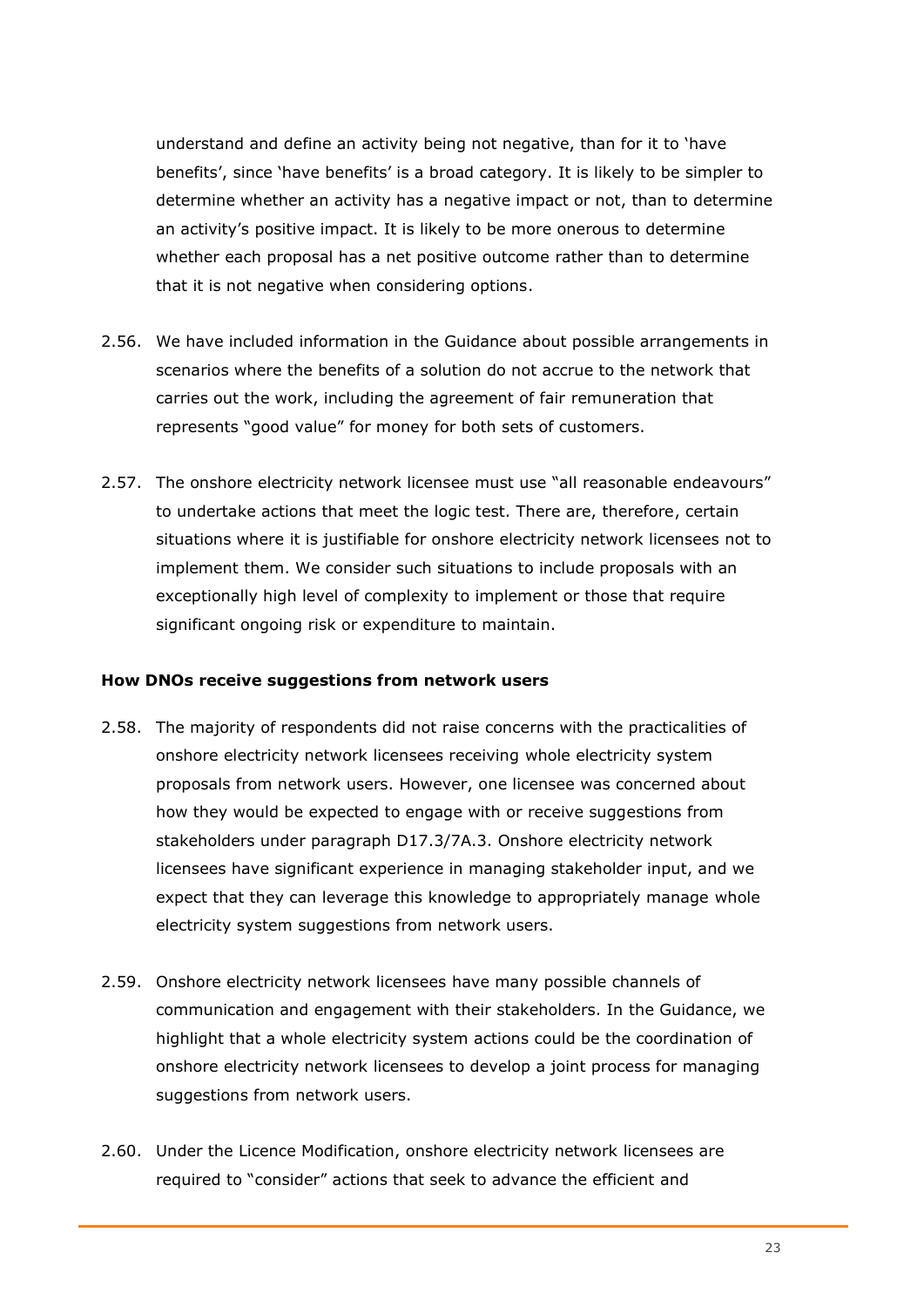economical operation of its network; proposed actions that seek to exclusively enhance a single stakeholder's commercial position, or that are not in the interest of the network, do not need to be considered.

2.61. One licensee sought clarity on whether they are required to publish a Coordination Register even if they have not received any proposals from network users since the last publication. To be clear, we do want the affected licensees to publish their Coordination Register annually regardless of whether that have received any proposals, or indeed whether they have undertaken any whole electricity system actions. This clear reporting requirement will enable readers to better understand the state of whole electricity system actions across the electricity industry, and reporting no action is itself a strong indicator of progress, or otherwise, in the industry.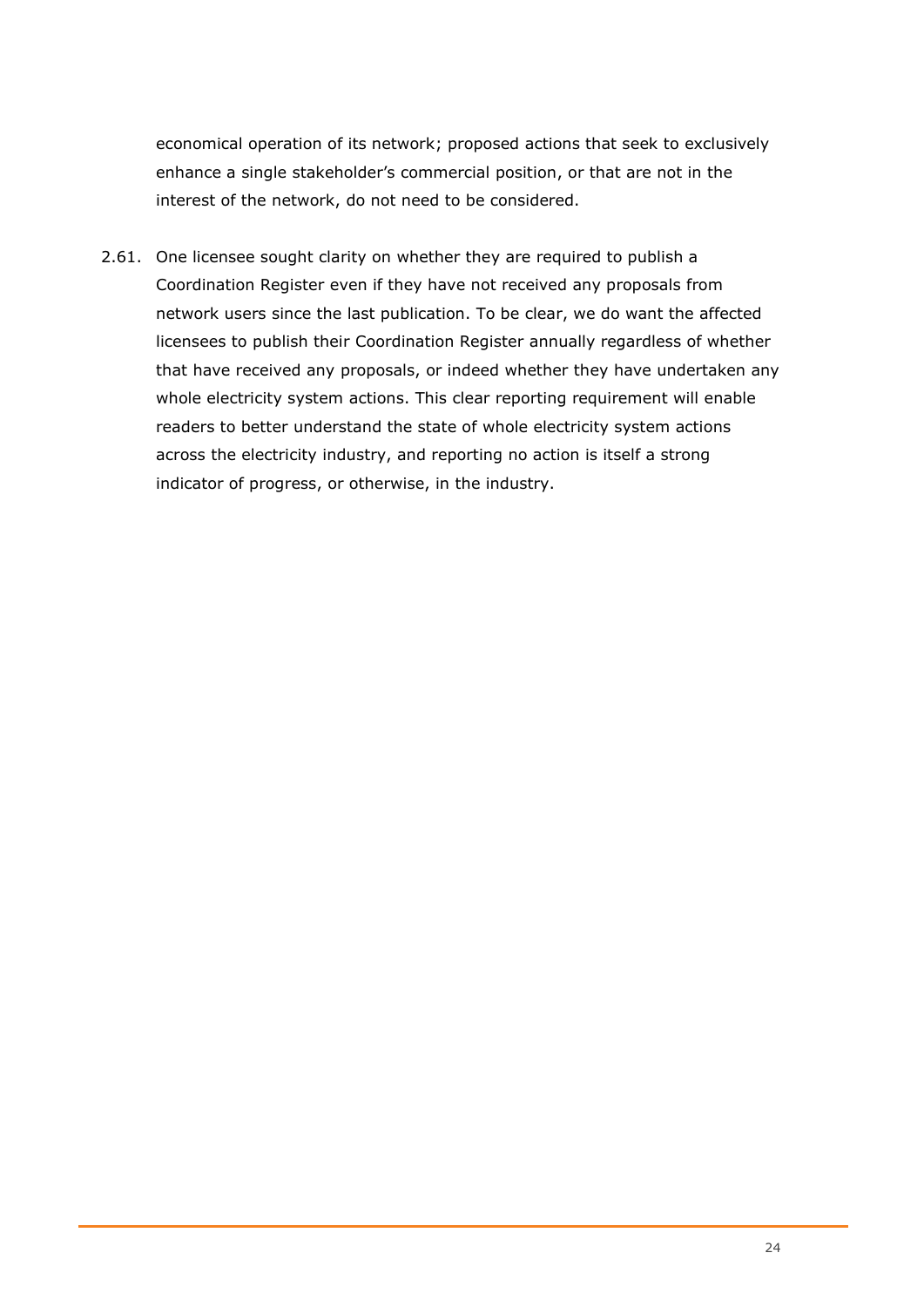# <span id="page-25-0"></span>**Amendments to the Whole Electricity System Licence**

#### <span id="page-25-1"></span>**Governance of the guidance document and associated definitions**

- 2.62. Two licensees raised concern that there was no requirement for Ofgem to accept representations should we wish to amend the Guidance in the future. We have considered this feedback and deem it appropriate to adjust our licence governance to mitigate against this concern by including a requirement to consult on any future changes made to the Guidance.
- 2.63. We have no intention of updating the Guidance without consulting the licensees. However, we understand that the requirement in the Licence Modification to "*give consideration to the Guidance"* means that any update could have implications for how licensees demonstrate compliance with their obligations.
- 2.64. The definitions of "coordination" and "cooperation", found in the Guidance, are based on their plain or ordinary meanings. Despite this, we note that one licensee commented that they would prefer for these to be contained in the Licence Modification itself.
- 2.65. Bearing this in mind, to ensure that affected licensees have the necessary confidence in the governance of the Licence Modification and Guidance, we have inserted a condition in the licence requiring that any update to the Guidance is subject to consultation with licensees. We believe this to be the most efficient solution to address the concerns refenced in the paragraphs above.
- 2.66. The amendments in D17.8 to D17.11 and 7A.8 to 7A.11 of the Licence Modification concerning the Guidance are based on text in existing licence conditions. Given this wording is already in use in Distribution Standard Licence Condition 31D and that this addition meets the request of respondents, we are moving to implement this without further consultation.

#### <span id="page-25-2"></span>**Definition of transmission user**

2.67. One licensee raised concerns that the definition of a "Transmission System User" could include indirectly connected customers of the distribution system.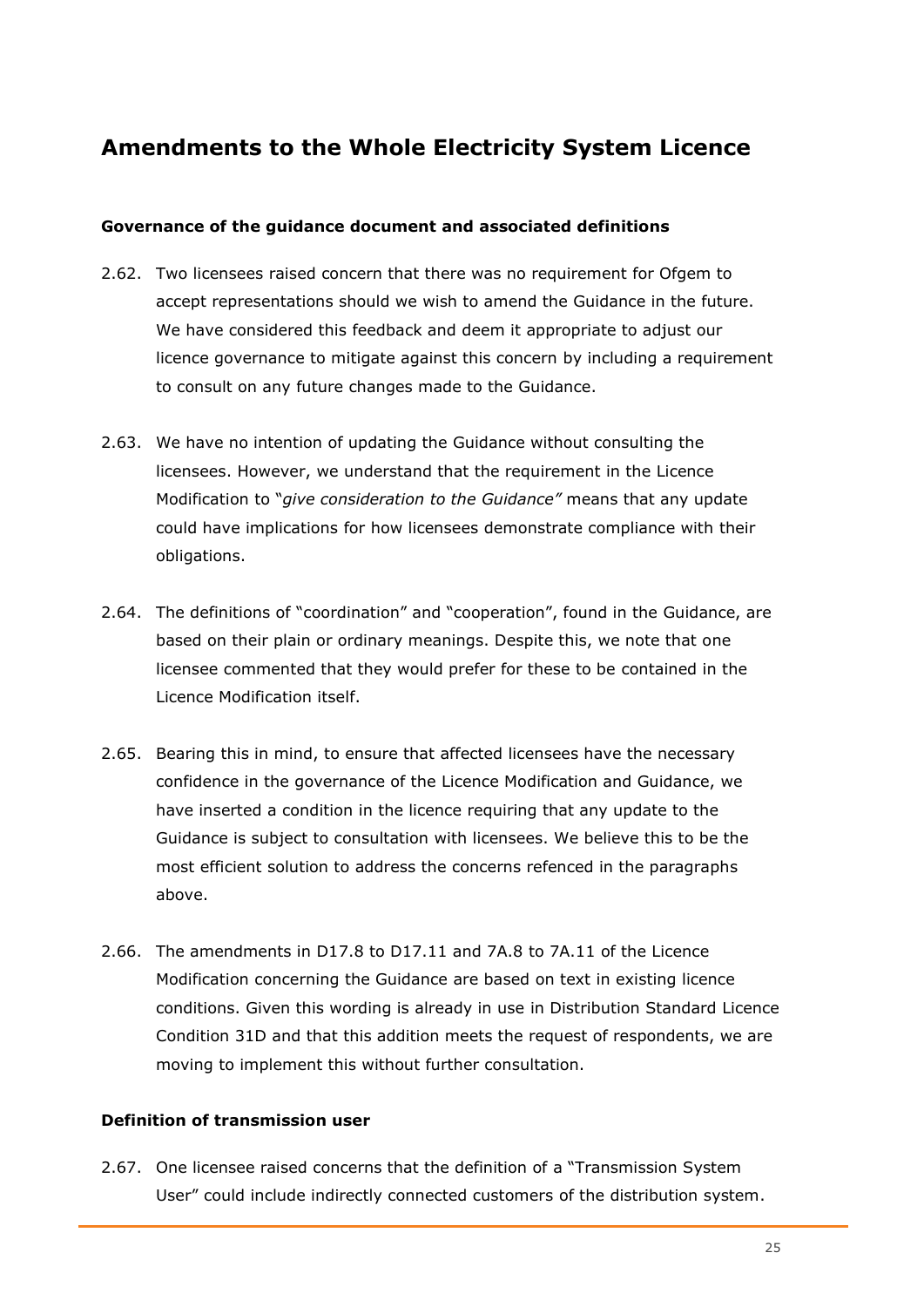While we think the intention was clear, the addition of "directly connected" in the definition under the Licence Modification removes any ambiguity.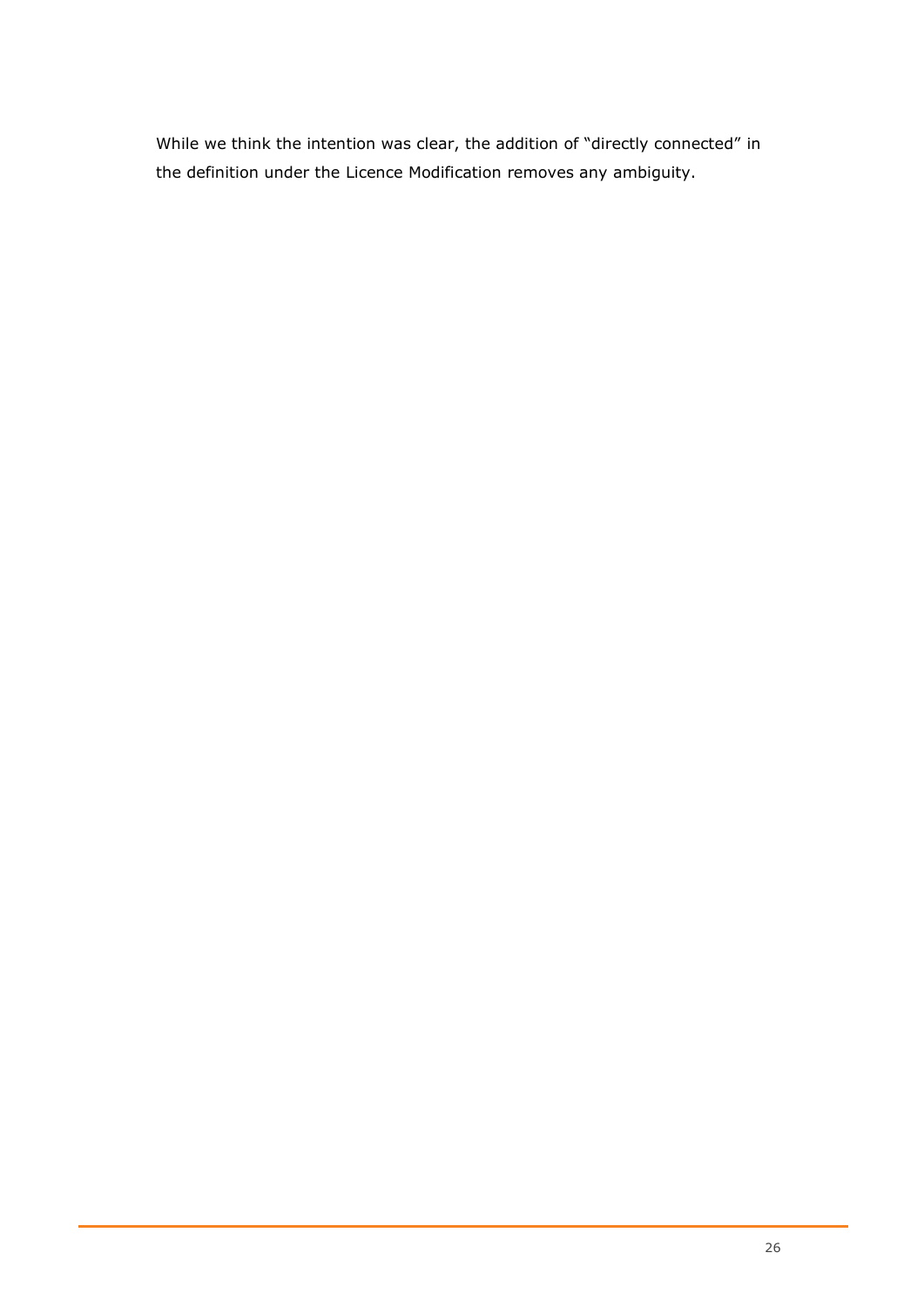# <span id="page-27-0"></span>**3. Responses specific to the whole electricity system guidance**

3.1. We received some comments that related directly to the Guidance that was published alongside the Licence Modification in the March 2020 statutory consultation. This section sets out the responses and queries we received that we have considered carefully, but decided not to make amendments in response. We have set out our reasoning in each case.

#### <span id="page-27-1"></span>**ESO whole electricity system information sharing**

- 3.2. We commented in the Guidance that network users may make proposals to the ESO and TO separately, and that in these circumstances, we expect the ESO to share information with the TO. One licensee queried how the ESO would be made aware of this obligation.
- 3.3. The proposed Electricity Transmission Standard Licence Condition C28.4 (t) specifically manages this requirement:  $33$

*"ensuring coordination with other network operators and interested parties and identifying and delivering the most efficient network planning and development of solutions to meet future transmission network needs. These solutions should include, but are not limited to, solutions that cost-effectively alleviate the need to upgrade or replace electricity network capacity".*

3.4. We therefore expect the ESO will appropriately share information to other network licensees.

#### <span id="page-27-2"></span>**Additions to the Coordination Register**

3.5. One licensee raised concerns that some actions proposed by third parties may not be added to the Coordination Register unless the third party explicitly

<sup>33</sup> [https://www.ofgem.gov.uk/publications-and-updates/statutory-consultation-riio-2](https://www.ofgem.gov.uk/publications-and-updates/statutory-consultation-riio-2-transmission-gas-distribution-and-electricity-system-operator-licences) [transmission-gas-distribution-and-electricity-system-operator-licences](https://www.ofgem.gov.uk/publications-and-updates/statutory-consultation-riio-2-transmission-gas-distribution-and-electricity-system-operator-licences)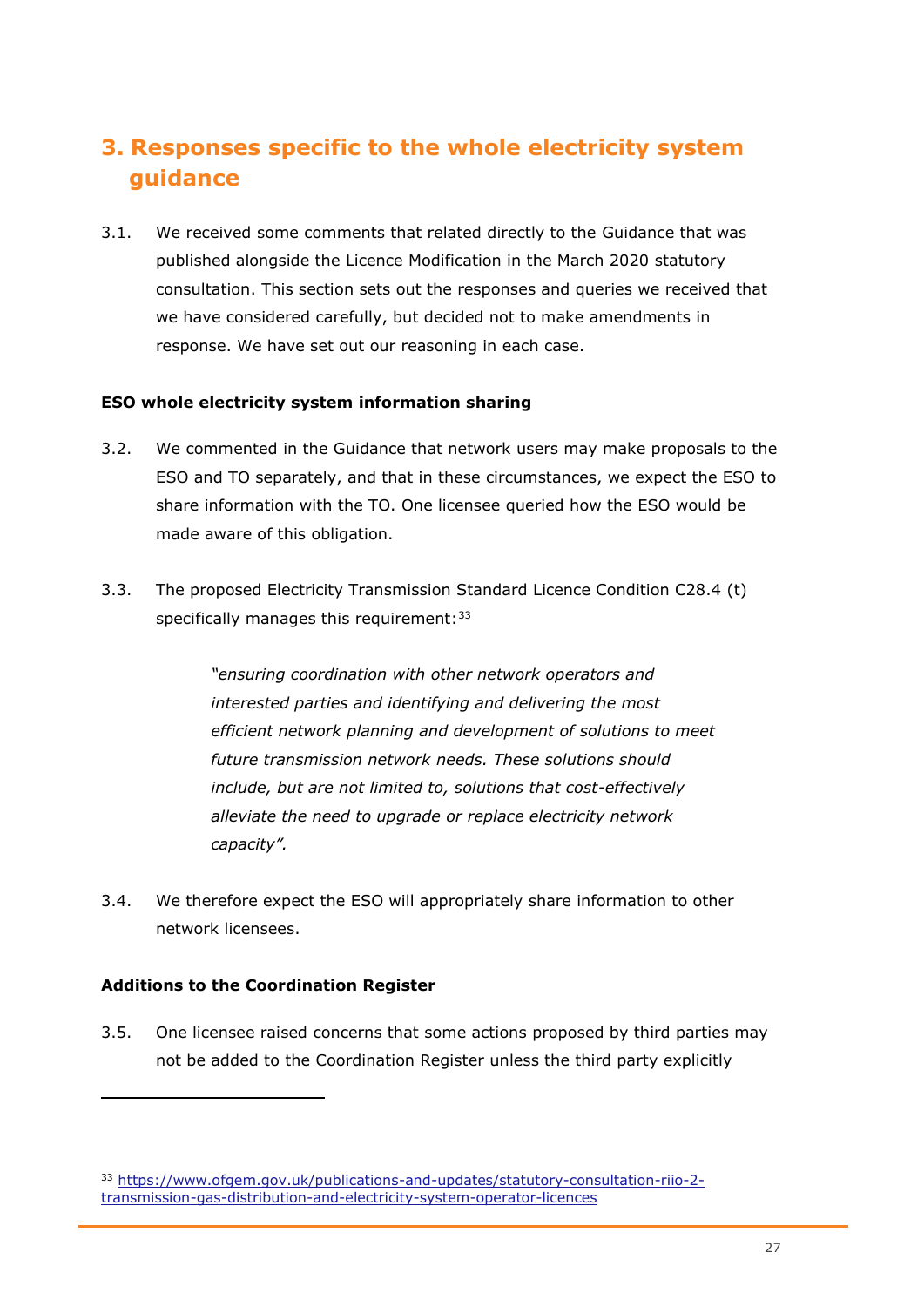references the Licence Modification. Since recording whole electricity system actions in the Coordination Register helps demonstrate compliance, we see it as being in the onshore electricity networks licensees' interests to record interactions with third parties that meet the criteria set out under conditions D17.2 to D17.4 and 7A.2 to 7A.4 of the licence.

3.6. It is possible that a licensee might seek to avoid publishing an action in their Coordination Register where they chose not to progress with the suggestion and they feel that their reasons for not taking forward the suggestion are weak. Third parties could report them to Ofgem if they think that a network licensee is deliberately omitting proposed actions, as this would constitute a breach of this licence condition. In addition, we think that if their justification for not carrying out the action is suitably robust, there would be no benefit in omitting this from the Coordination Register.

#### <span id="page-28-0"></span>**How to appropriately value monetary transfers between onshore electricity network licensees**

- 3.7. One licensee sought guidance and clarification on how to value any negative impact that may be the result of a whole electricity system action on an onshore electricity network licensee. The licensee commented that it was not clear whether "negatively impacted" recognised the risk to a network.
- 3.8. Onshore electricity network licensees are expected to calculate the value of impacts of actions on their networks under existing operating procedures. We do not expect there to be a role for Ofgem in defining the terms of any compensatory negotiations between onshore electricity network licensees. We further note the ENA's Open Networks Project are developing a cost benefit analysis tool to undertake such analysis.
- 3.9. Should an onshore electricity network licensee find that another onshore electricity network licensee is not reasonably cooperating with them in agreeing the appropriate value of whole electricity system actions and remunerating, this would constitute a breach of the licence, and should be brought to Ofgem's attention.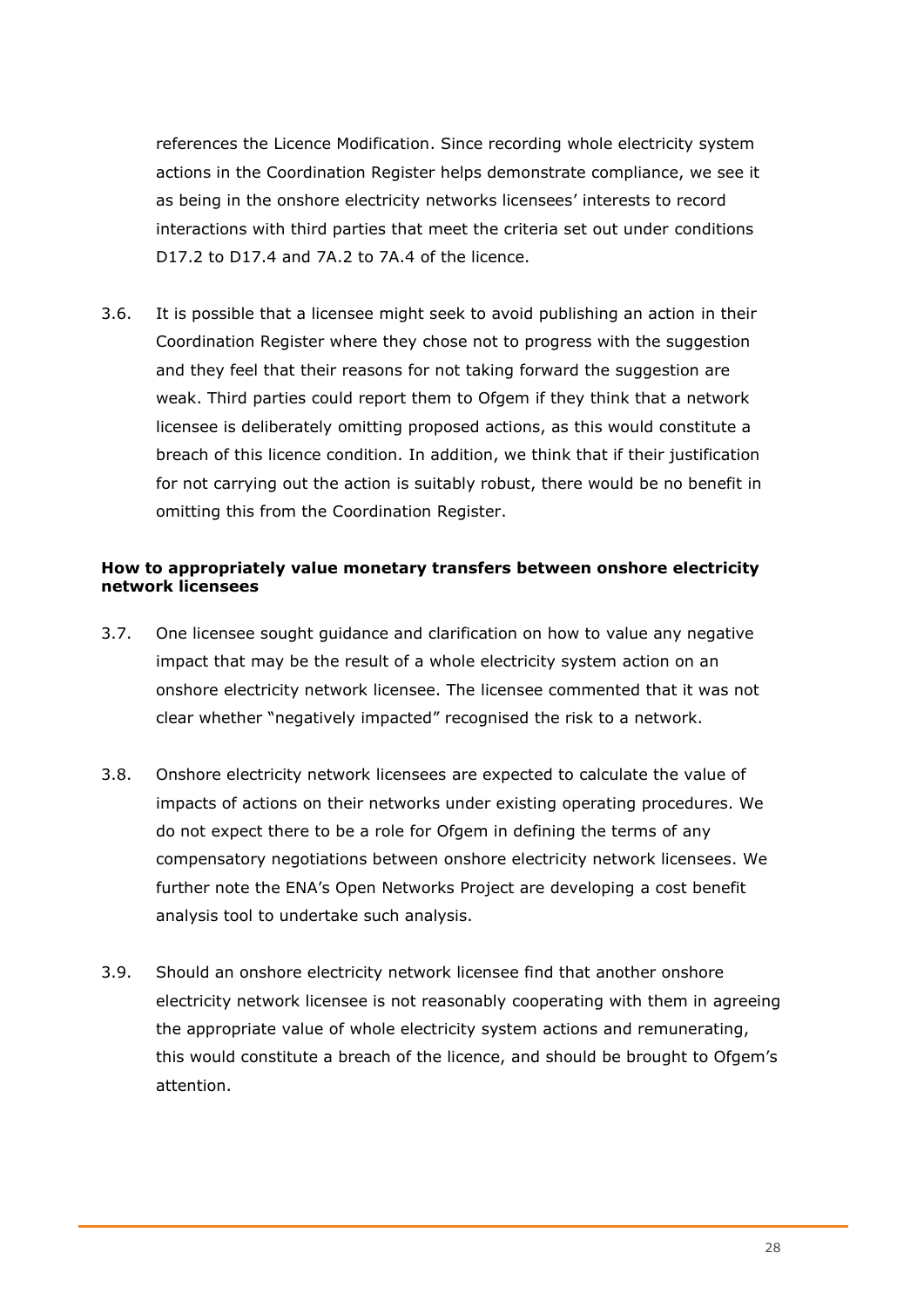#### <span id="page-29-0"></span>**Money transfer mechanisms**

3.10. We received one request for further guidance on financial transfers. We have included more information on this under Section 2, see "funding concerns".

#### <span id="page-29-1"></span>**Proposal cut-off date for the annual Coordination Register**

- 3.11. One licensee sought clarity on the cut-off time for network users proposals to be included in the annual Coordination Register publication, noting that they would have a lead time to publication and that some proposals sent during this period would be unlikely to be included in the publication.
- 3.12. We note that the onshore network licensees are required to include *"Details of all proposals received during a relevant period from system users"*. We expect onshore electricity network licensees to be clear in their reporting about the period being covered in the reporting. We believe this would address the concern raised.

#### <span id="page-29-2"></span>**Location of Coordination Register**

3.13. One licensee requested that we remove the reference to a licensee publishing their Coordination Register in a discoverable location on their website, since this was for them to determine. Given that one of the key recommendations of the Energy Data Task Force was that data be discoverable, and all the licensees have endorsed the findings in principle, we think it is fitting to include this in the Guidance.

#### <span id="page-29-3"></span>**Modern expectation of data**

- 3.14. One licensee commented that the phrase "modern expectation" of data format should be removed on the grounds that this will organically evolve as time progresses and is open to interpretation.
- 3.15. It is precisely for the reasons the licensee lists that we will retain the term "modern expectation" of data format. Data formats will evolve, and should therefore remain modern through time.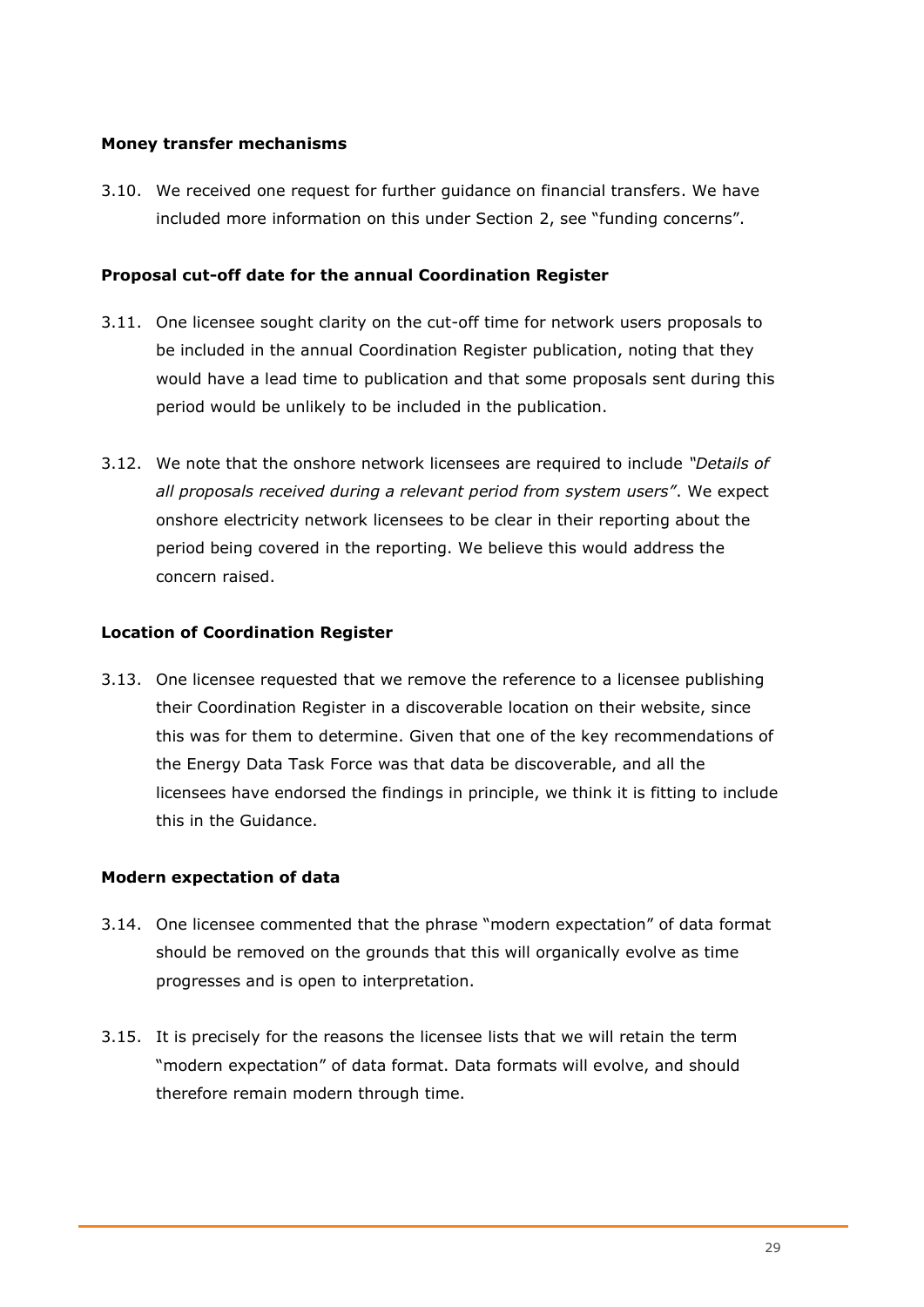#### <span id="page-30-0"></span>**Capitalisation in transmission and distribution licences**

3.16. There was some confusion over the capitalisation of certain terms when referring to the *transmission* and *Distribution* Licences. This is not accidental and follows the conventions of each licence. The transmission licence does not use capitalisation for defined terms whereas the Distribution Licence does. As the Guidance covers both licence conditions the relevant phrases are either capitalised or not depending on which licence is referred to in the text.

#### <span id="page-30-1"></span>**Minor typographic changes**

3.17. Two licensees made a series of minor typographical change suggestions. Some of these have been accepted, though many are immaterial to the interpretation and meaning of the Guidance, and have been rejected where we do not agree they improve the drafting.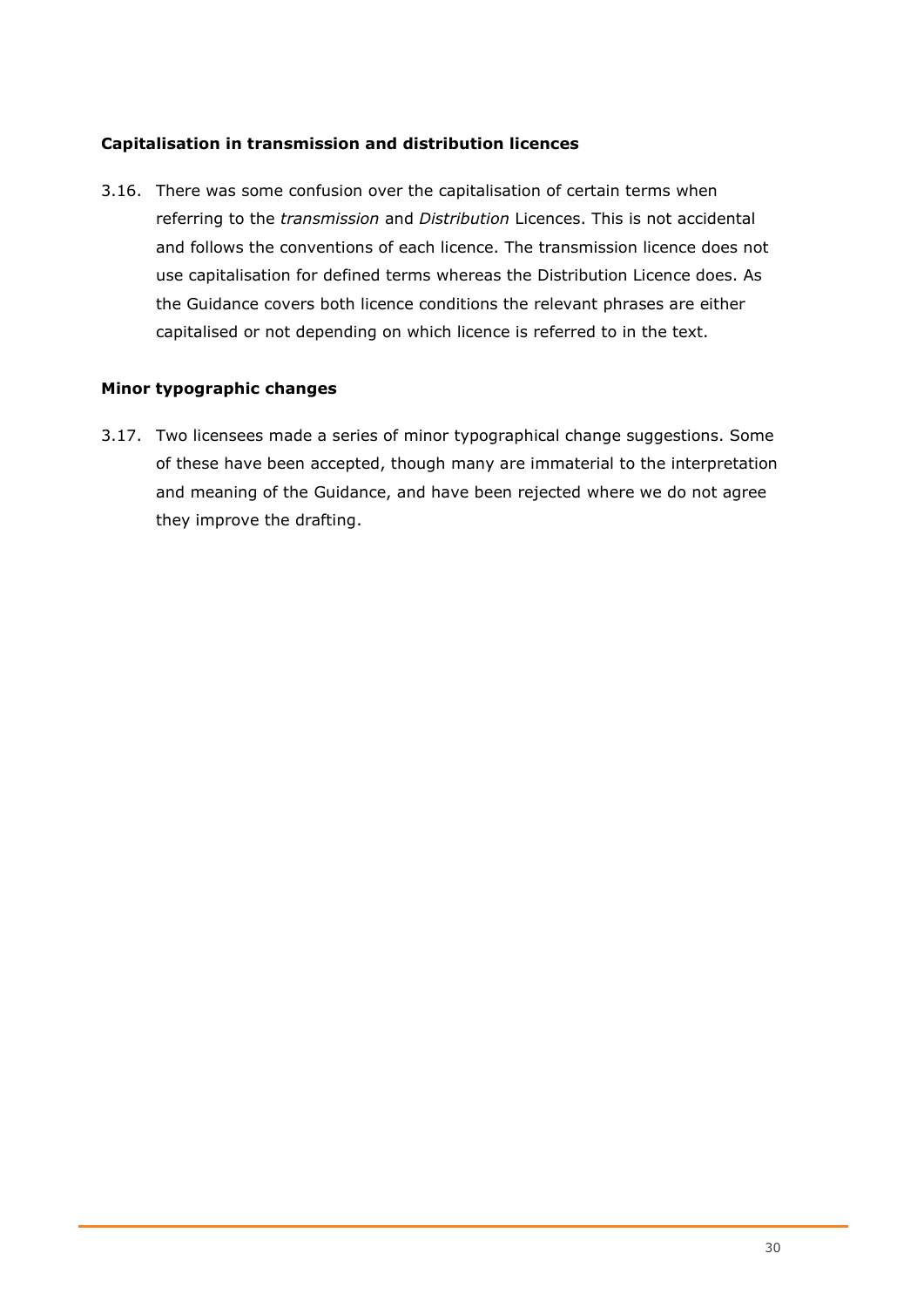# <span id="page-31-0"></span>**Amendments to the Whole Electricity System Guidance Document**

We received constructive feedback to improve the Guidance. This feedback has provided valuable input and is outlined below.

#### <span id="page-31-1"></span>**The whole electricity system outcomes definition**

- 3.18. It was noted by a licensee that the explanation given for "whole electricity system outcomes" in the Guidance was not aligned with the intent of the wording in the Licence Modification. The definition in the Guidance in the March 2020 statutory consultation required that the licensee minimised the total spend on the network while maintaining or improving the service they offer their customers. This sought to capture the intention for the system to be as economically efficient as possible, but had the unintended consequence of excluding options that required higher initial investment but offered greater net benefits for the system and the licensees customers.
- 3.19. We have updated this definition to allow for scenarios where the onshore electricity network licensee is presented with an option for increased benefits that requires an additional spend over the minimum required, but that delivers best value for money.
- 3.20. "Best value" for money is a well-established term of art, found in the Treasury's Green Book on Central Government Guidance on Appraisal and Evaluation,<sup>34</sup> and is applied in context by Ofgem in, for example, the Network Innovation Competition Guidance document.<sup>35</sup> Best value represents the most advantageous combination of cost, quality and sustainability in meeting the needs of the network and its customers.
- 3.21. With regards to whole electricity network outcomes, best value for money requires that onshore electricity network licensees undertake actions that may, without due accounting for compensation, suggest a negative impact for their

<sup>34</sup> [https://www.gov.uk/government/publications/the-green-book-appraisal-and-evaluation-in](https://www.gov.uk/government/publications/the-green-book-appraisal-and-evaluation-in-central-governent)[central-governent](https://www.gov.uk/government/publications/the-green-book-appraisal-and-evaluation-in-central-governent)

<sup>35</sup> [https://www.ofgem.gov.uk/publications-and-updates/version-30-network-innovation](https://www.ofgem.gov.uk/publications-and-updates/version-30-network-innovation-competition-governance-documents)[competition-governance-documents](https://www.ofgem.gov.uk/publications-and-updates/version-30-network-innovation-competition-governance-documents)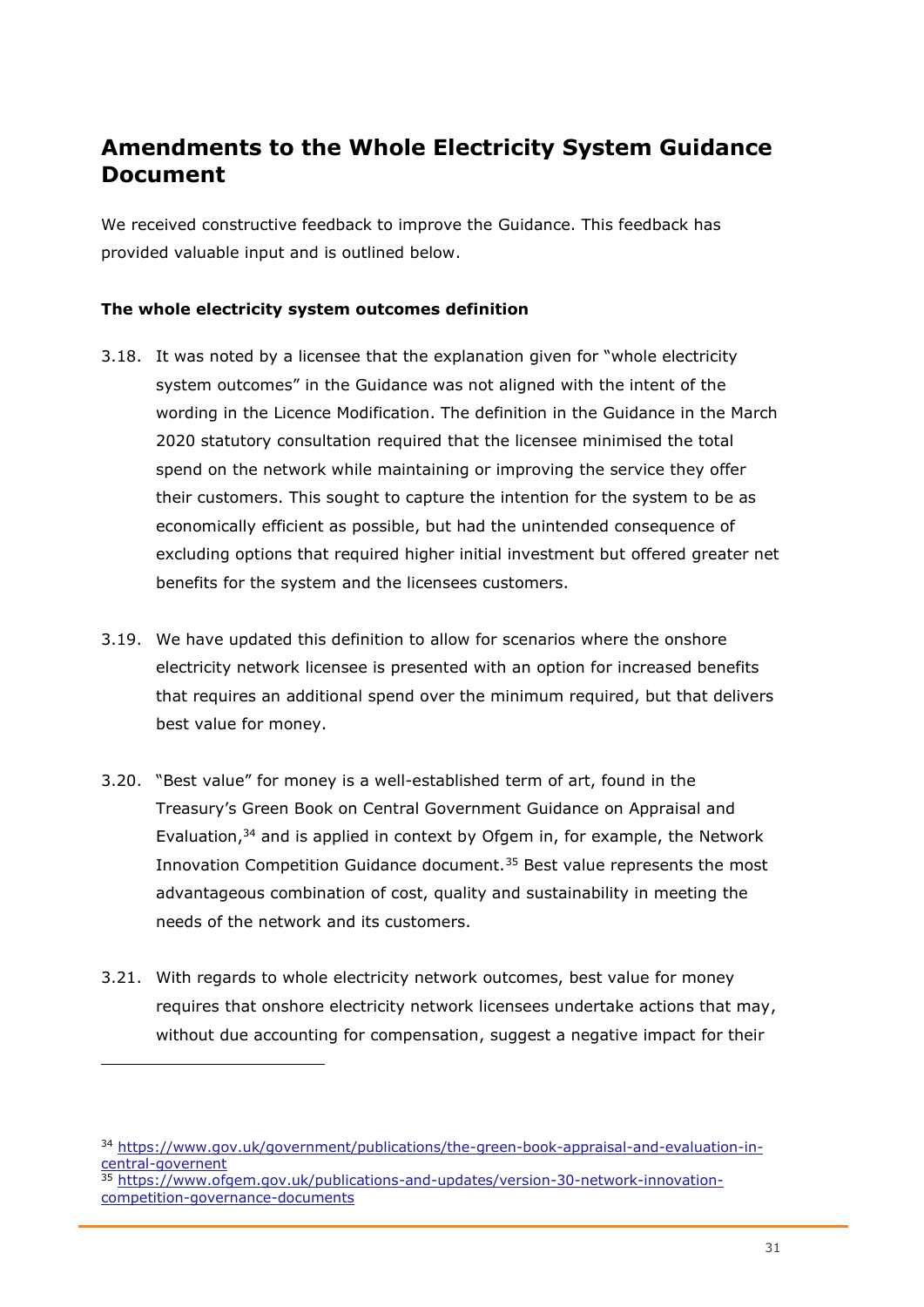network, but produce overall net benefits for the consumer. We note that the availability of funding transfer mechanisms means that we do not expect to see negative impacts to a network.

- 3.22. For example, licensee A may consider two options for a network issue, both of which involve coordination with licensee B.
	- **Option 1:** Licensee A suggests an action that causes licensee B a negative impact of £1m but produces benefits of £5m for licensee A. Licensee A transfers £1m to licensee B and sees £4m worth of net benefits.
	- **Option 2:** Licensee A suggests an action that causes licensee B a negative impact of £2m but produces benefits of £10m for licensee A. Licensee A transfers £2m to licensee B and sees £8m worth of net benefits.
- 3.23. Under this example, the licensees are expected to select option 2, which does not minimise expenditure, but results in far greater overall benefits.

#### <span id="page-32-0"></span>**GDPR, data privacy and commercial confidentiality**

- 3.24. There were a number of comments regarding data protection and commercial confidentiality in relation to proposals submitted to onshore electricity network licensees by network users, and how this information is to be published in Coordination Registers. We have made some amendments to the Guidance to ensure that it is clear that data protection and managing commercial confidentiality is not governed by the Guidance, but by the relevant legislation. The Guidance reiterates the requirement to comply with this legislation.
- 3.25. A licensee requested that we amend the requirement on affected licensees to manage the Coordination Register and handling of network users' data in accordance with the Data Protection Act 2018 specifically, with a condition requiring licensees to comply with any data protection legislation in force in GB at the time. This change is designed to futureproof against any changes to GB data protection legislation and has been accepted.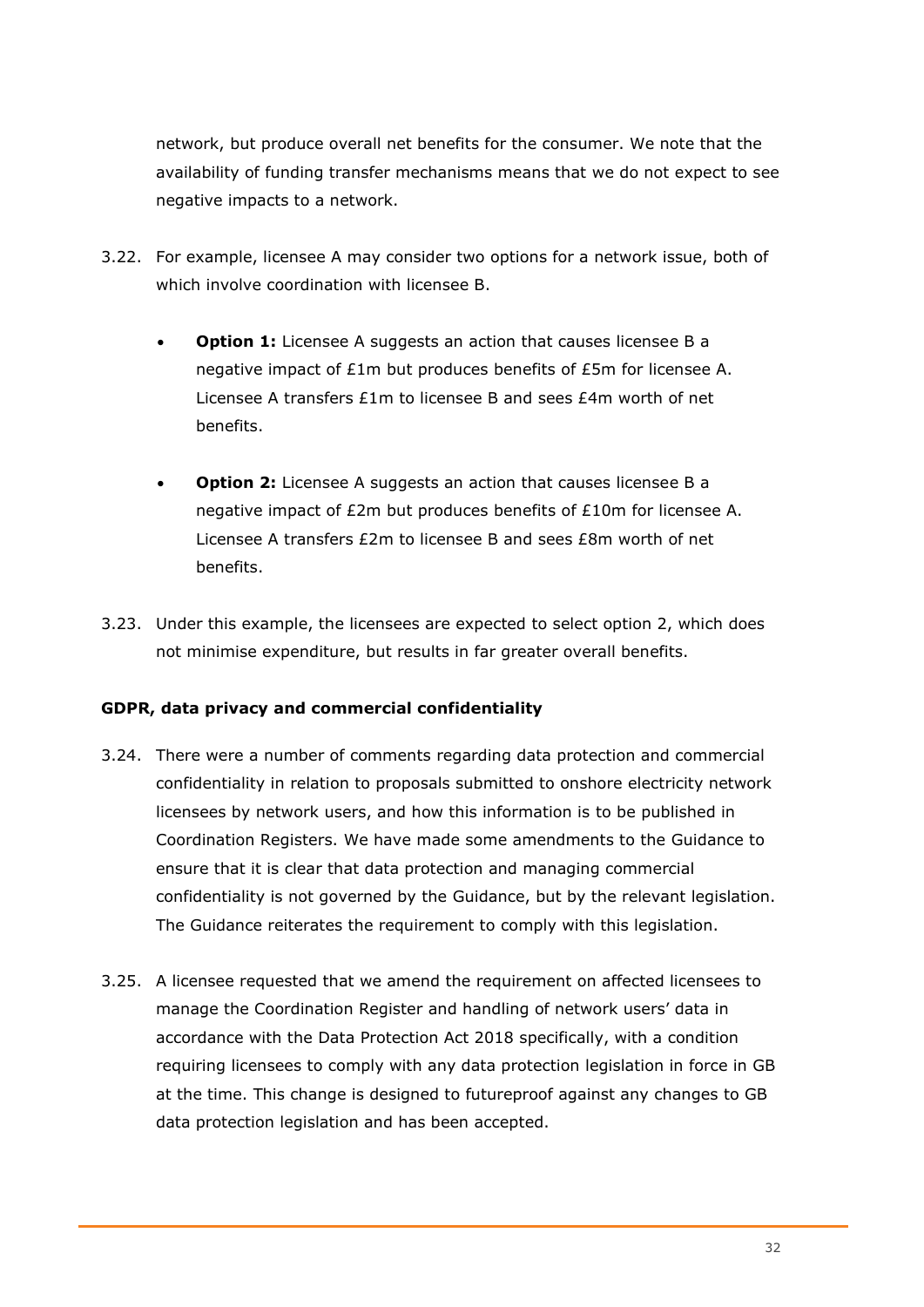- 3.26. The same licensee requested that we remove the requirement for affected licensee to retain proposals and associated data for five years, after which such data should be permanently deleted. The licensee favoured licensees defining and managing their own data protection measures.
- 3.27. We agree that acting in accordance with data protection legislation is the responsibility of licensees in their capacity as a data controller. We also note that licensees should retain data for a sufficient amount of time to allow for any required regulatory reporting. We have therefore amended the text in the Guidance to make it clear that the responsibility for data retention on the onshore electricity network lies with licensee as data controller.
- 3.28. The same licensee commented that they agreed with our draft Guidance, published as part of the statutory consultation, which stated that it is incumbent on network users to request that onshore electricity network licensees remove identifiable information prior to publication of the Coordination Register. We have, however, opted to remove this requirement, and instead reverted to affected onshore electricity network licensees complying with data protection legislation in force at the time. This means that as data controllers, onshore electricity network licensees must manage processes for any network users' data redactions.

#### <span id="page-33-0"></span>**Minor terminology and document structure changes**

3.29. Within the Guidance there are some suggestions that we have updated for accuracy or readability but that do not materially affect the document.

#### *Capitalised the term 'Customers'*

3.30. The term Customer is defined in both the transmission and Distribution licence. As a result, we have capitalised the term where it is used, either generally or in relation to the Distribution Licence. We have not capitalised it where it refers specifically to customers of the transmission licence in line with the convention of that licence.

#### *Moved enforcement description to the introduction*

3.31. One licensee recommended moving a paragraph on enforcement to the introduction section. We have accepted this amendment.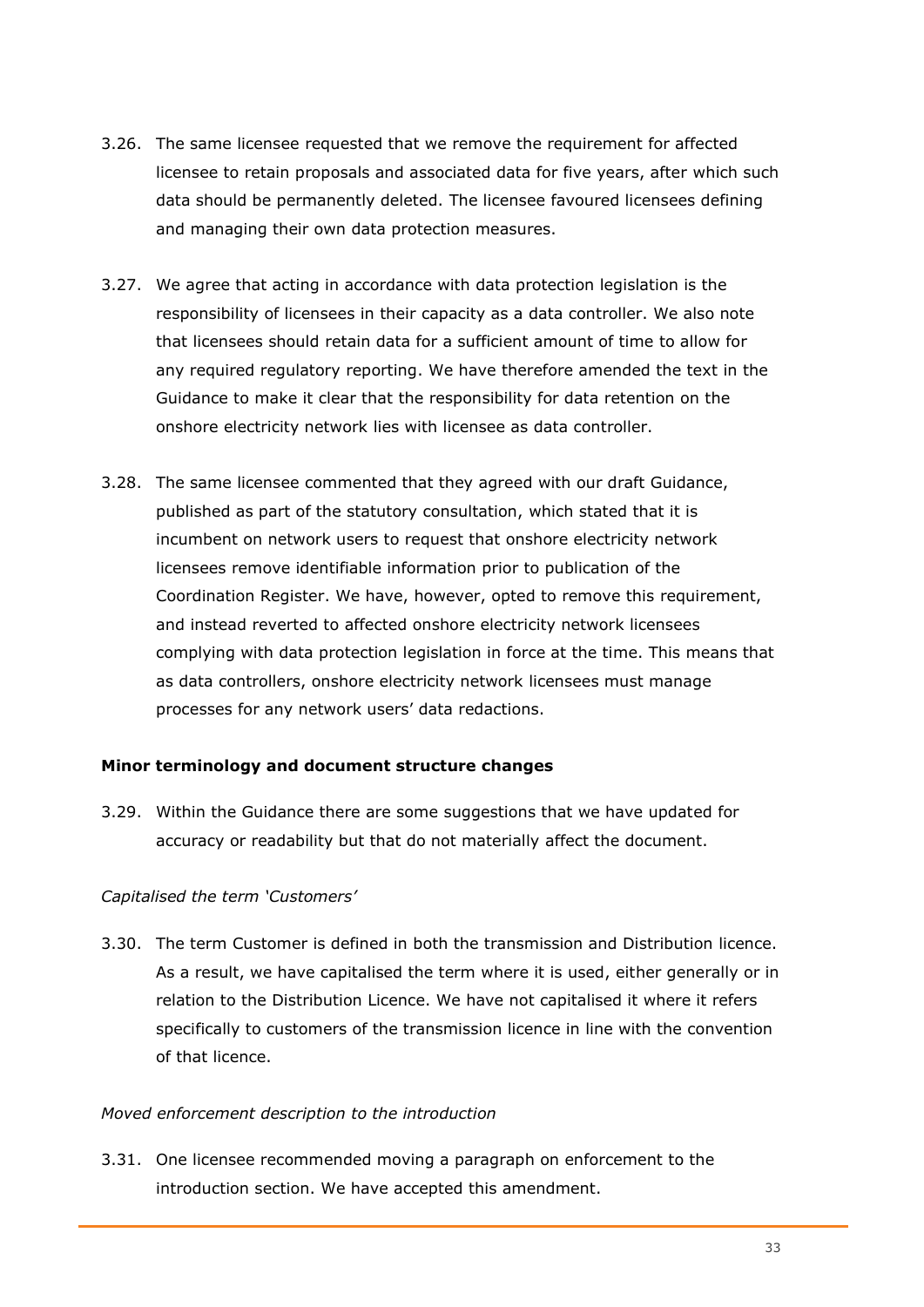*Updating the System Wide Resource Register to the Embedded Capacity Register*

3.32. At the time of writing the guidance, the Distribution Network Companies were developing the System Wide Resource Register. This has been superseded by the Embedded Capacity Register, so we have updated the terminology accordingly.